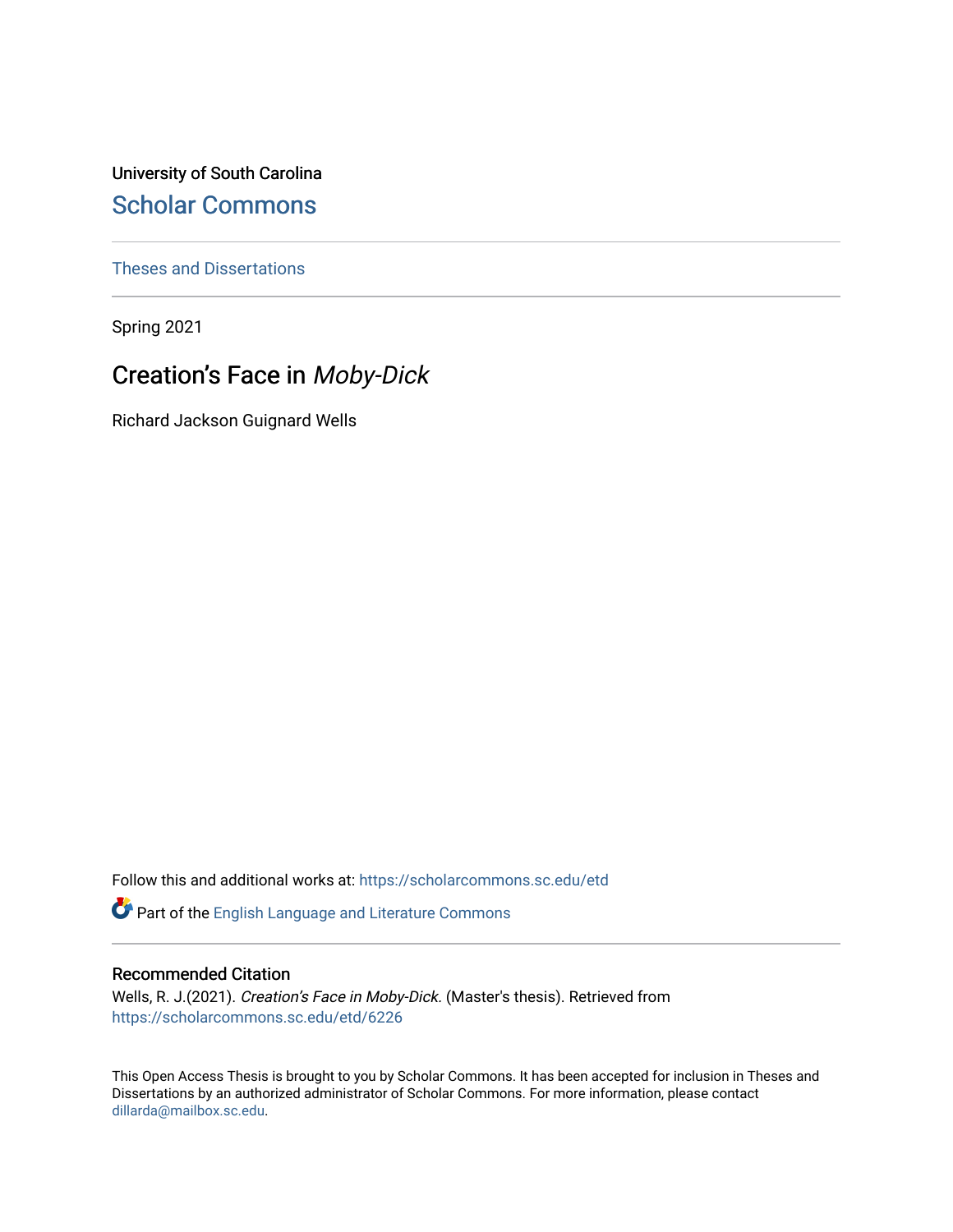# CREATION'S FACE IN *MOBY-DICK*

by

Richard Jackson Guignard Wells

Bachelor of Arts, University of South Carolina, 2019

 $\mathcal{L}_\text{max}$  , and the contract of the contract of the contract of the contract of the contract of the contract of the contract of the contract of the contract of the contract of the contract of the contract of the contr

Submitted in Partial Fulfillment of the Requirements

For the Degree of Master of Arts in

English

College of Arts and Sciences

University of South Carolina

2021

Accepted by:

David Greven, Director of Thesis

Jie Guo, Reader

Tracey L. Weldon, Interim Vice Provost and Dean of the Graduate School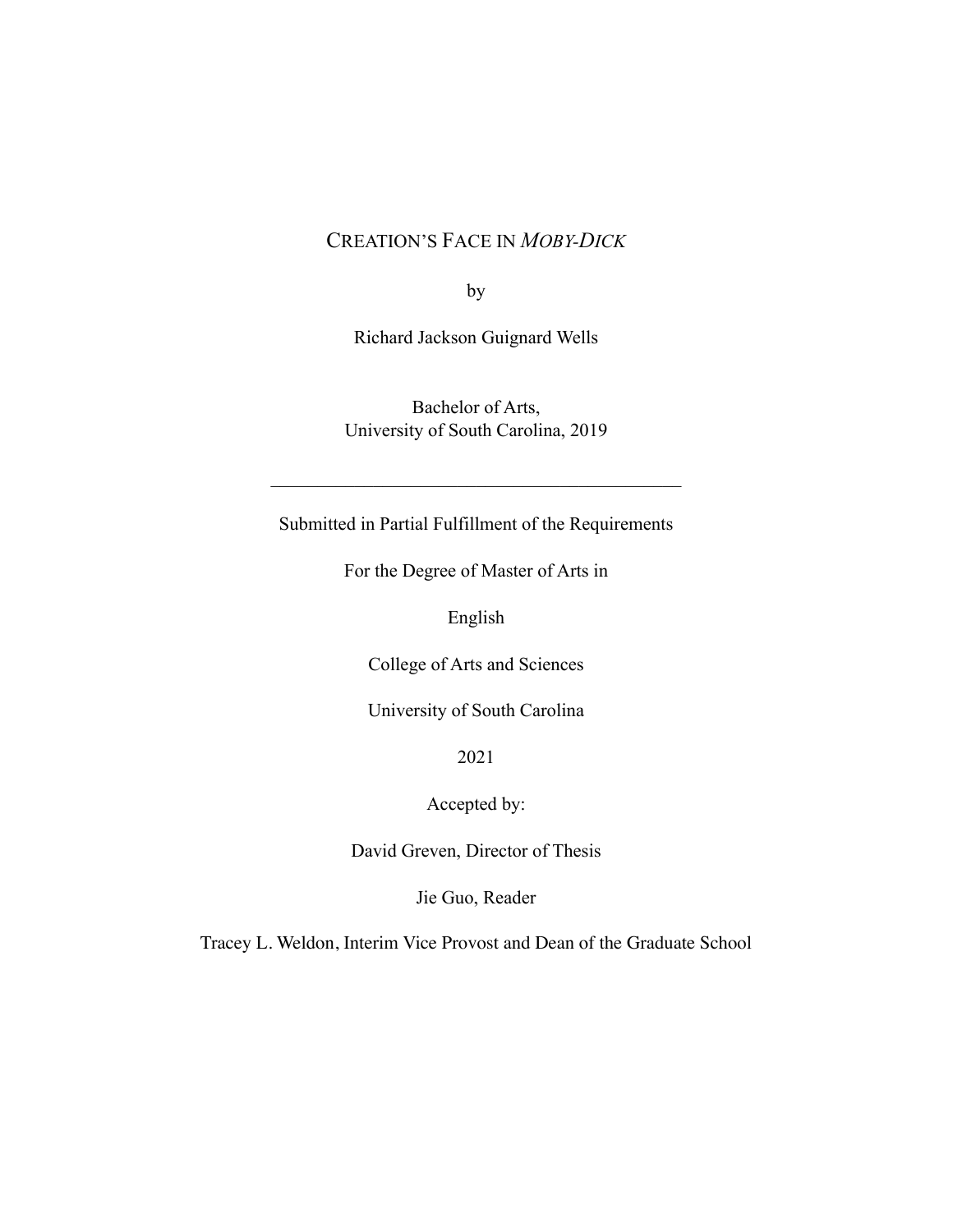© Copyright by Richard Jackson Guignard Wells, 2021 All Rights Reserved.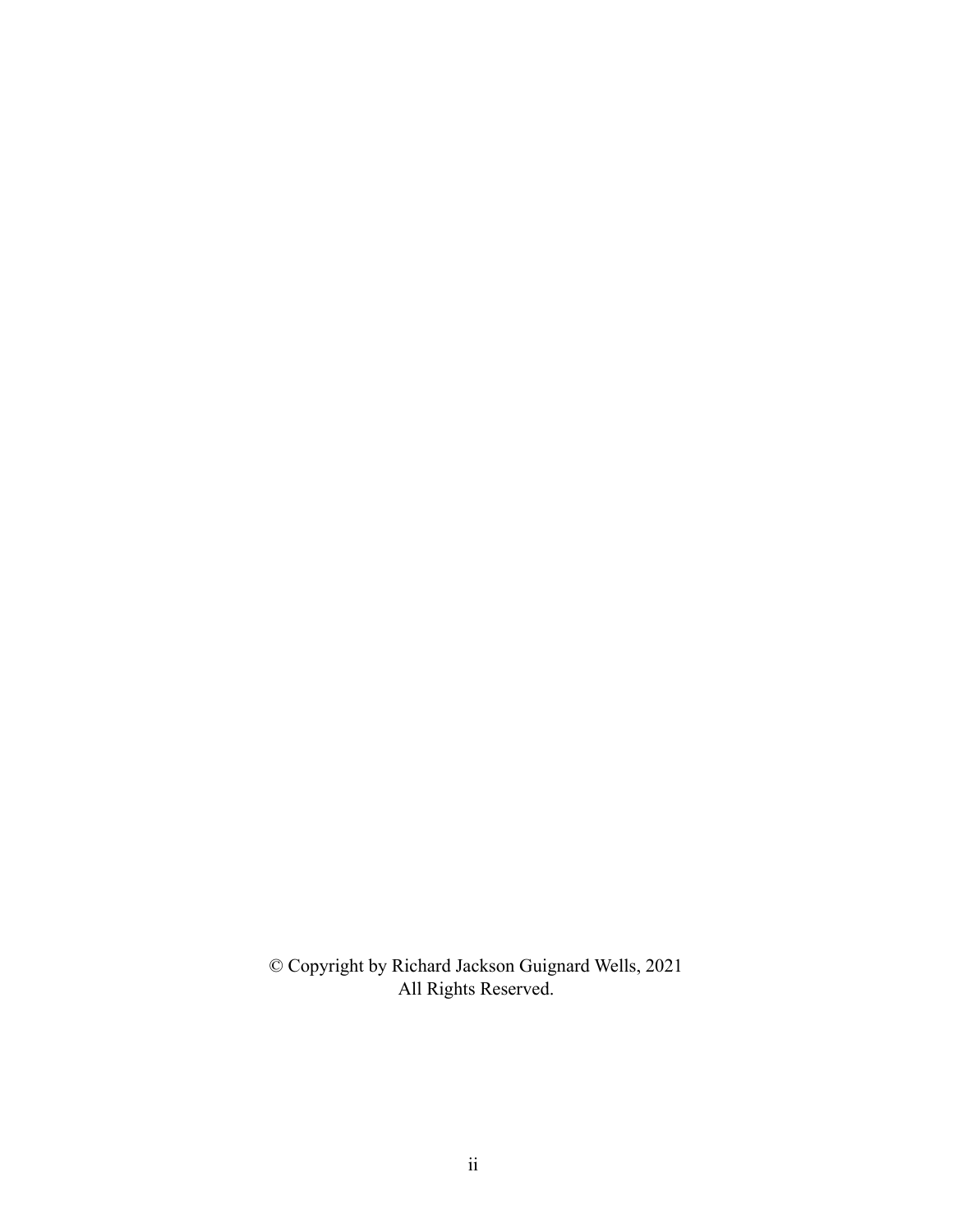### DEDICATION

To Dr. David Greven & Dr. Jie Guo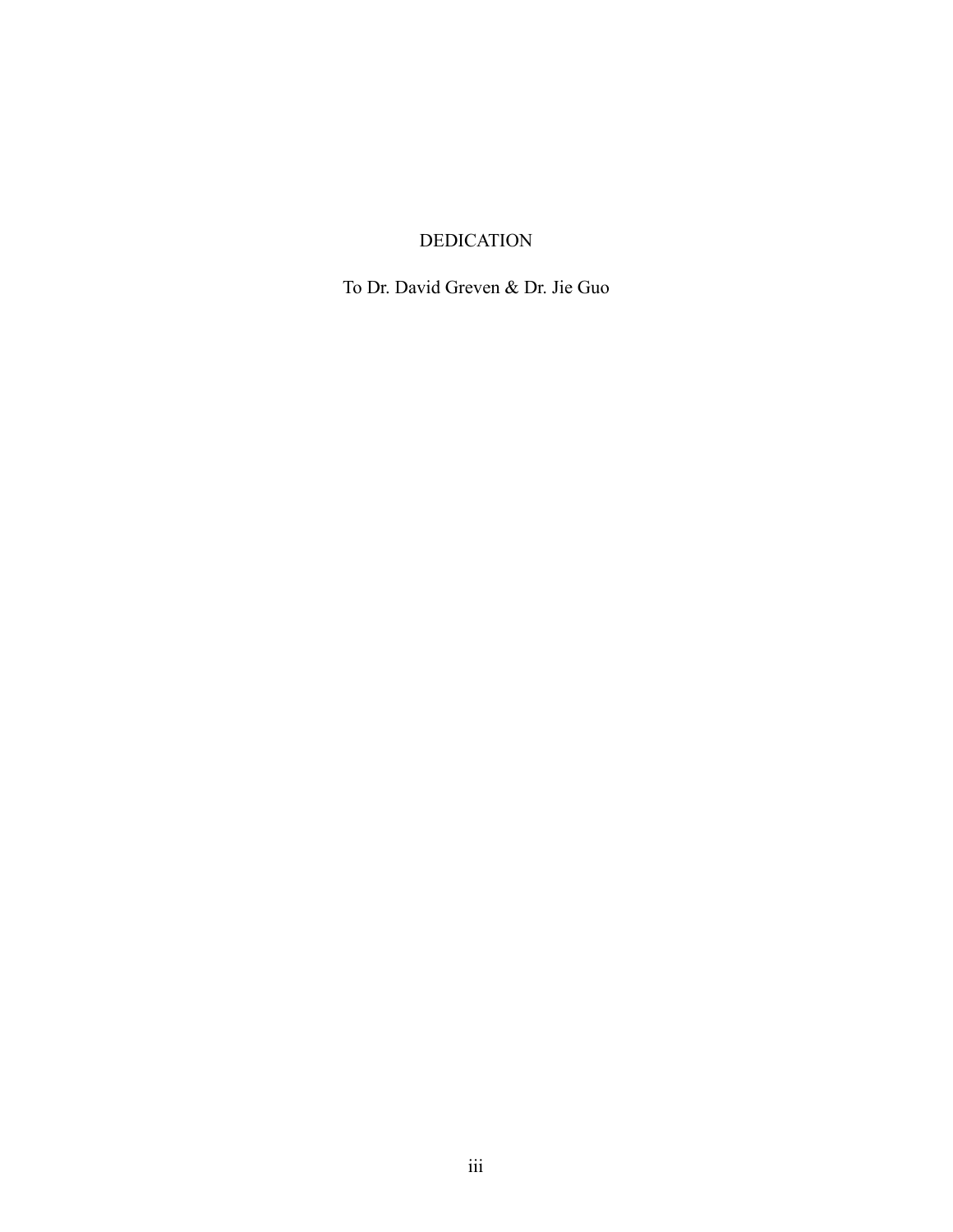#### ABSTRACT

In 1973, Gerhard T. Alexis published "Two Footnotes on a Faceless Whale" (AN&Q, vol. 11, pp. 99-100) to point out how Melville was alluding to an exchange between Yahweh and Moses in Exodus 33 during a commentary by Ishmael in Chapter 86 "The Tail" of *Moby-Dick* (1851). By using Ishmael's allusion to the facelessness of Yahweh in relation to his hand in Exodus 33 as a window, I meditate on the relationship between the hand and face images more properly to propose how they are functioning in Melville's epic in regard to the phenomenon of veiling. The corporeal body in both the Old Testament of the King James Bible and *Moby-Dick* (i.e. the face, hand, arm, leg, etc.) are powerful drivers for plot, expression, and aestheticization and, thus, are images that can be honed in on for performing meaningful readings. I build on this framework by arguing that the outwardly masculine plot in *Moby-Dick* can be read as a narrative grappling with the Old Testament's representation of the archetypal Son's creation in Genesis as distinctly Motherless under the trinitarian schema of Father, Son, and Holy Ghost. I argue that Melville's controversial character, Ahab, is a direct descendant of Adam still grappling with his origin story, and I use Melville's comparisons of them to make my case. Lastly, I connect Michelangelo's painting, the *Creation of Adam*, with Ahab's speech to his "fiery father" in Chapter 119 "The Candles" to apply my meditation on the hand and face images in the context of the trinity to argue that Adam and Ahab are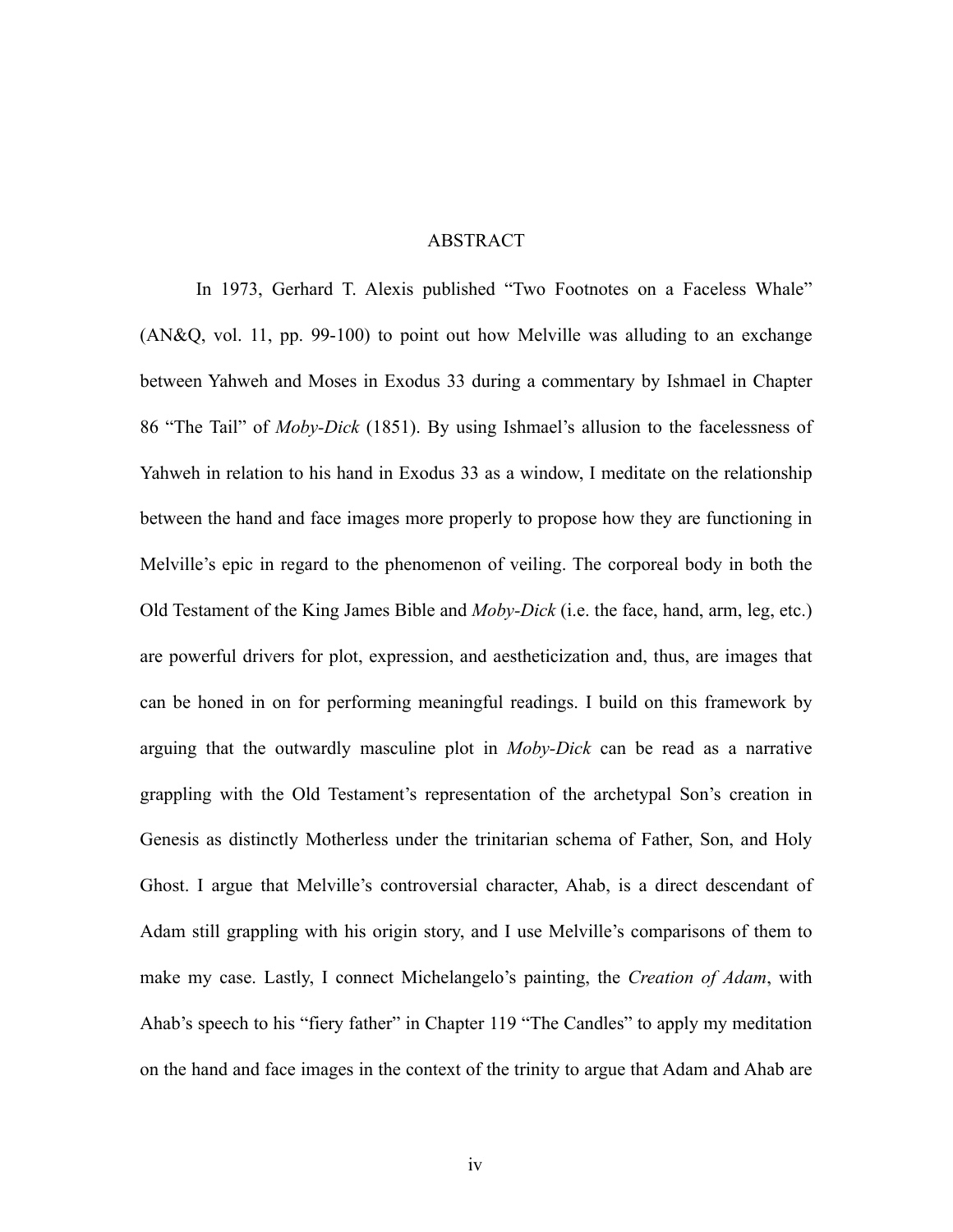both reaching past their Father through the Ghost of their creation for the face of their captured Mother.

Keywords: hand, face, trinity, Creation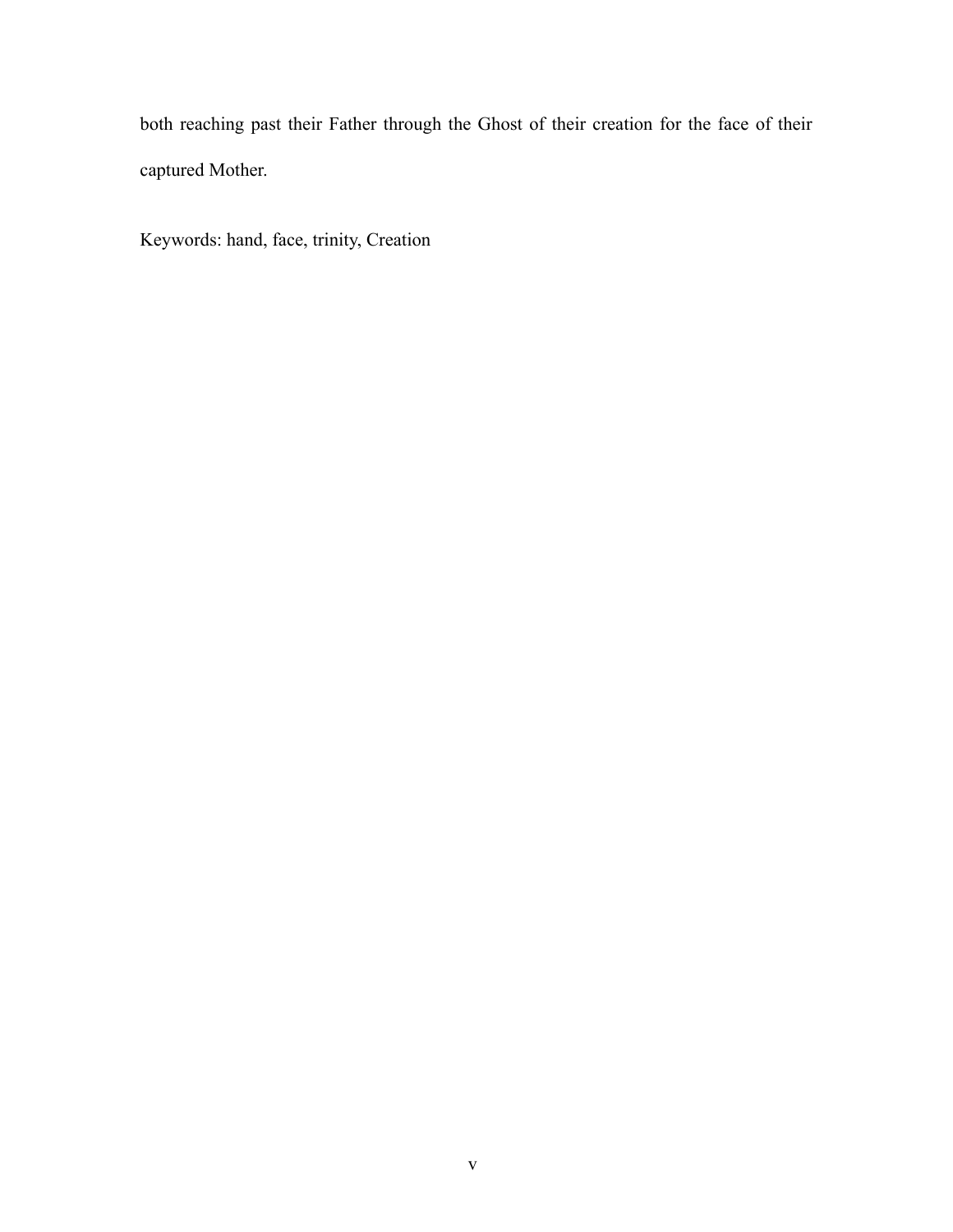# TABLE OF CONTENTS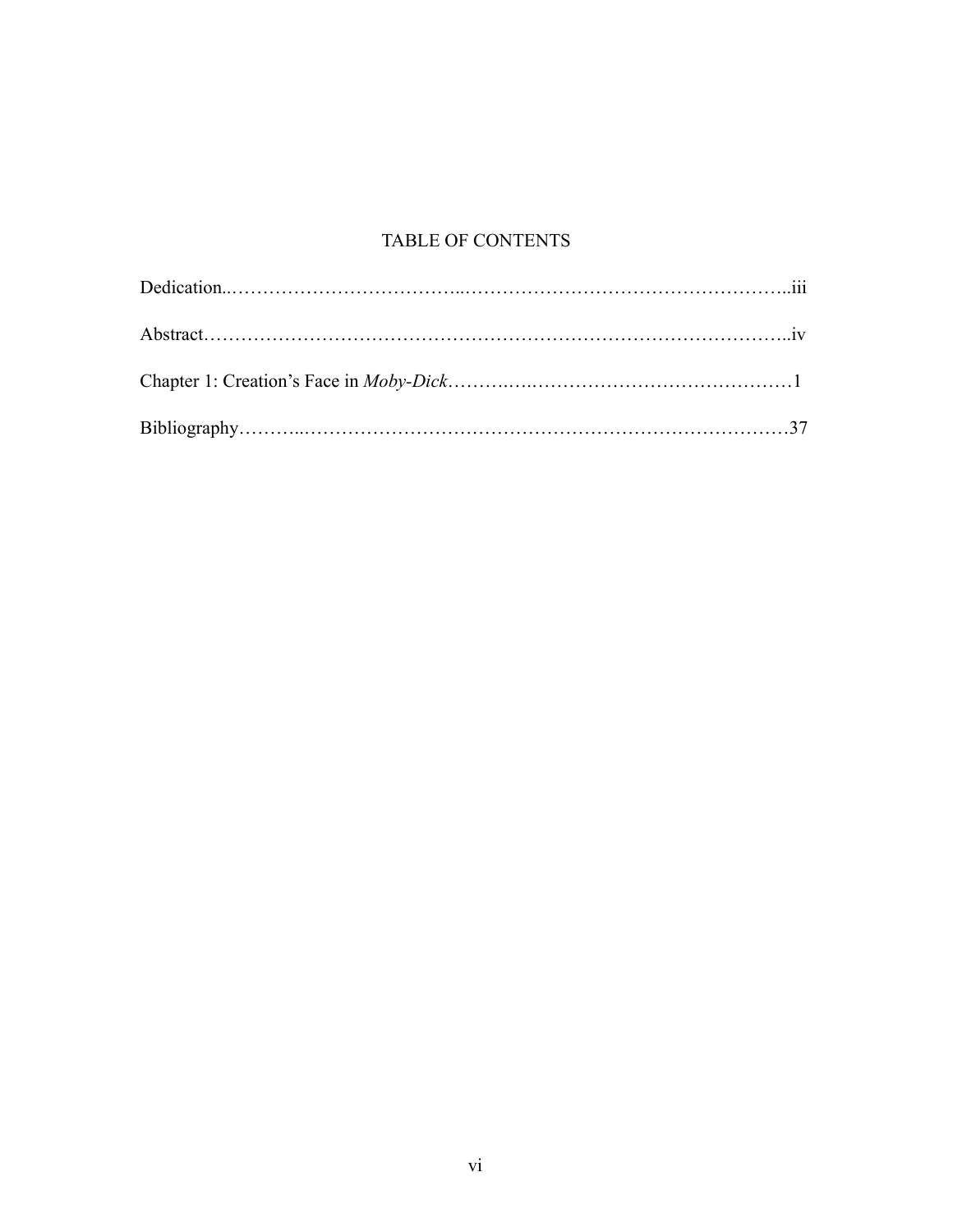### CHAPTER 1

### CREATION'S FACE IN *MOBY-DICK*

<span id="page-7-0"></span>This paper approaches *Moby-Dick* (1851) from the viewpoint of comparative mythology. It understands Herman Melville's (b. 1819-1891) prose-epic to be an effort to create an American mythos following in the Western tradition of mythopoeia (Greek µυθοποιία), or mythmaking. It sees the narrative of a problematic son with devastating origins becoming the king of a great nation as the germ of both the narrative of the Egyptian-born Ishmael in the Book of Genesis and the American-born Ishmael in *Moby-* $Dick$ <sup>1</sup>A dialectic between Melville developing an American mythos and his reading of the Old Testament of the King James Bible plays out not only in the Ishmael narrative, but in the wisdom literature of Job and the story of Jonah too. However, my intertextual focus in this paper is the Second Book of Moses: the Book of Exodus, a book that has received less attention as an intertextual well for Melville's epic, but one I hope to make a compelling case for future study.

I will begin by giving special attention to an allusion Melville makes at the end of Chapter 86 "The Tail" to a passage from the Book of Exodus. I will be most interested in weighing this passage's portrayal of the hand and face images in regard to the phenomenon of veiling. From here, I will transition into discussing Melville's ontotheology and its manifestation in the sculpting of *Moby-Dick*. I will make the case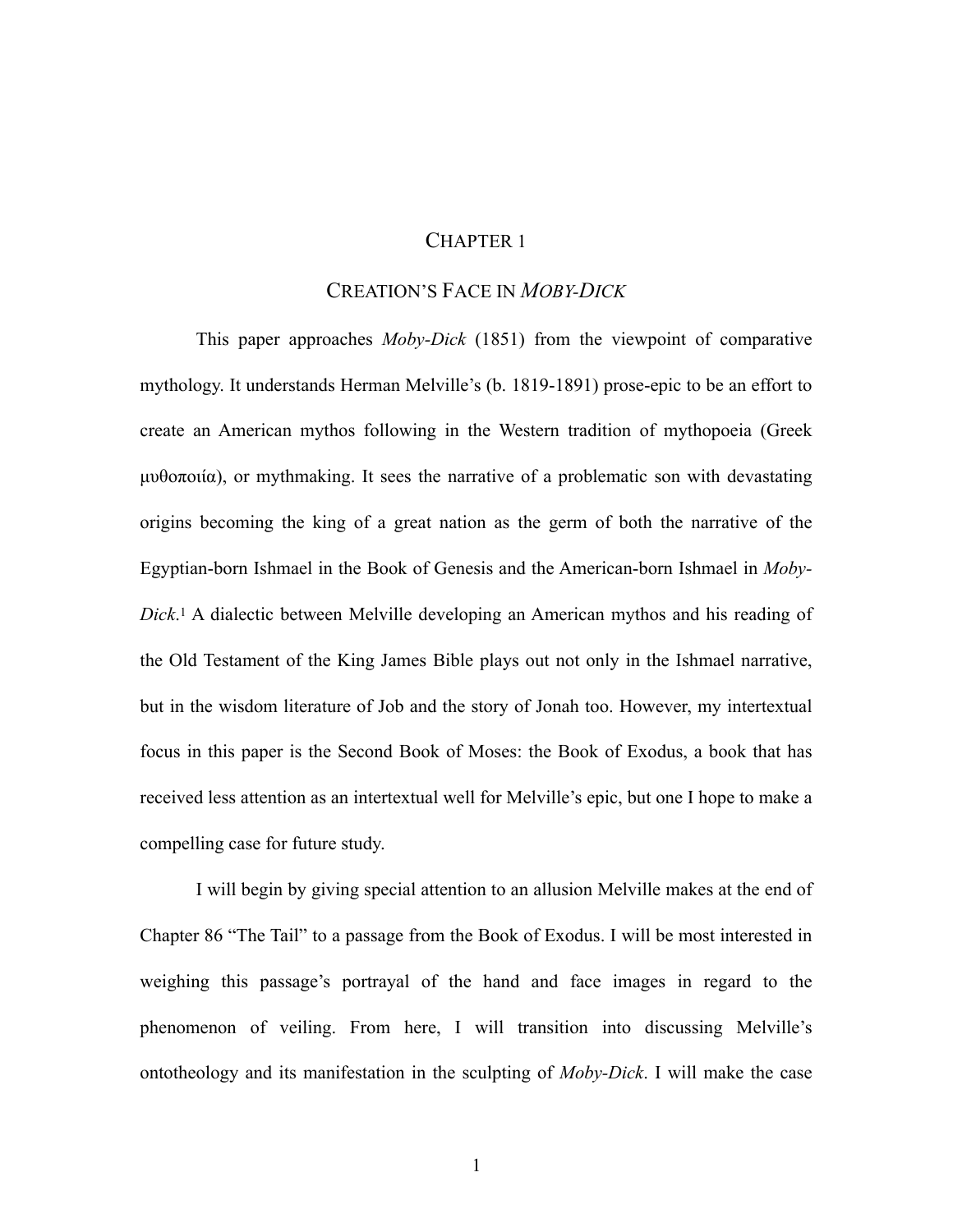that Melville has a compulsion for dissatisfactory trinitarian thinking stemming from his deep reading of the King James Bible and that it undergirds *Moby-Dick* as a metaphysical skeleton—structuring relationships on both a literal and an abstract level in the text. To streamline my case, Michelangelo's the *Creation of Adam* (c. 1508-1512) will be invoked to illustrate how the novel is grappling with Genesis' representation of trinitarian Creation—Father, Son, and Holy Ghost—as, uniquely, an outwardly Motherless act. At this point, my meditation on the hand and face images will become critically important because of the structural gravity hands and faces pose in Michelangelo's representation of the inception of the archetypal Son. I argue, contrary to popular belief, that Adam is not reaching out his hand to touch the finger of God the Father but, instead, to unveil the hidden face of his Mother through the Ghost of his Father's falsely constructed reality; and I believe Melville's seafaring epic can be distilled into a similar dramatic action.

<span id="page-8-0"></span>But, instead of Adam, Melville births a new archetypal Son—Ahab—who I argue is a direct descendent of Adam descendentally cursed with reaching out *his* hand for the hidden face of his Mother beyond his Father's falsely constructed reality. To make this point, I will focus on Ahab's speech in Chapter 119 "The Candles" to the burning theophany whom he identifies as his ["](#page-40-1)fiery father"<sup>[2](#page-40-1)</sup> and interpret it as a lamentation on his cursed state of *reaching*. For my reading, the question driving Ahab's monomania and, by extension, his ship of disillusioned sons is, Why is the Mother's face in Michelangelo's flying cloud of Creation hidden from Her Son, Adam, reaching his hand out for Her, by God the Father? When Melville writes of Ahab that, "He piled upon the whale's white hump the sum of all the general rage and hate felt by his whole race from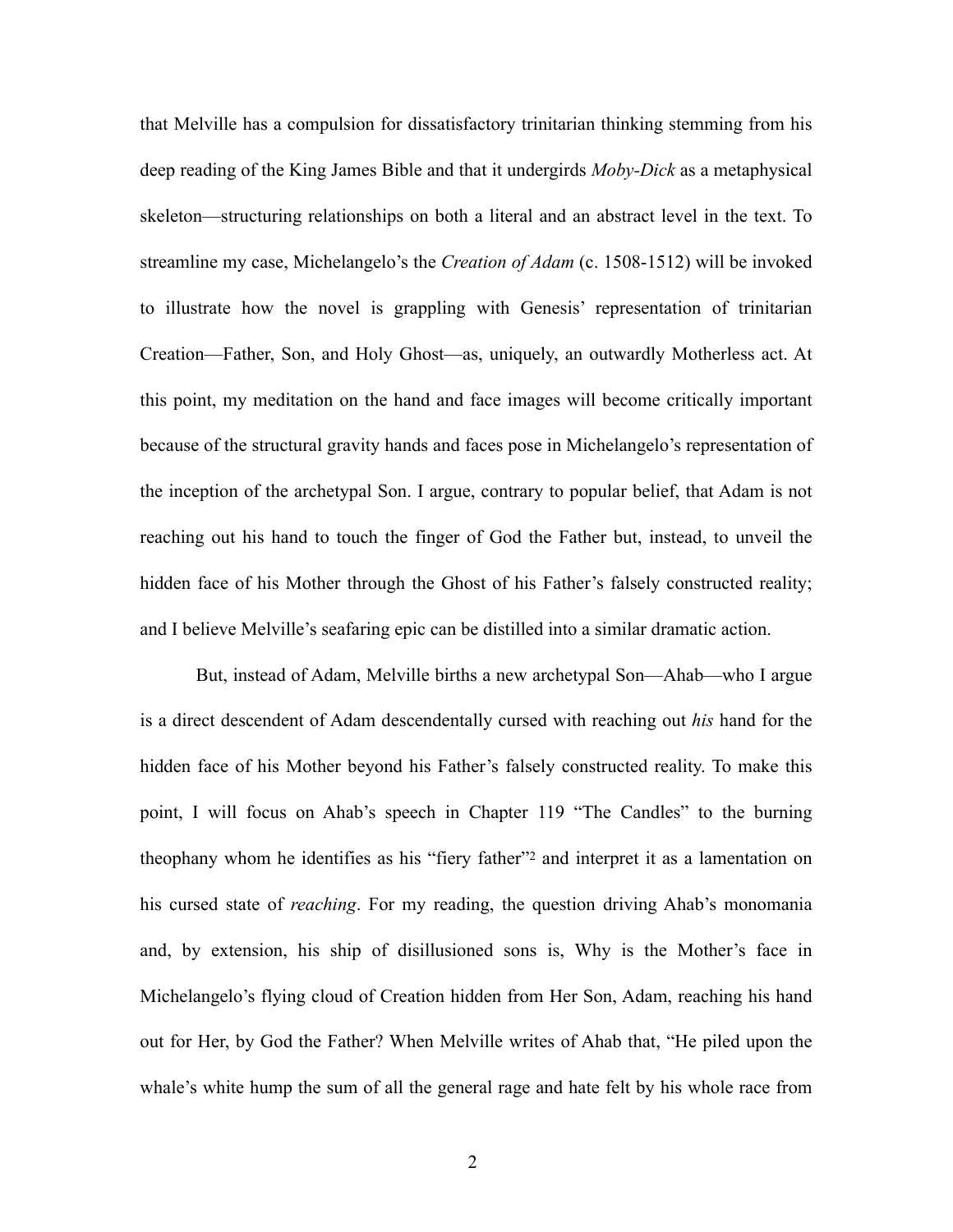<span id="page-9-0"></span>Adamdown,"<sup>[3](#page-40-2)</sup> he is referring to, for my reading, Adam and Ahab's existential despair at being archetypal Sons of Genesis living with the burden of staring into the face of a Motherless Creation. The keywords for my paper are: hand, face, trinity, and Creation.

<span id="page-9-1"></span>To begin, though, I must properly meditate on the image of the *face* and how Melville is re-reading the face-image from the Old Testament of the King James Bible into his prose epic. To do so, I will be giving my focus to its use in the Book of Exodus. This will be critical for my reading of the theme of mothering being the dominant force propelling Melville's outwardly masculine narrative forward. Unpacking the face-image is paramount because it is simultaneously an image of fear and creation, and my reading of *Moby-Dick* is, ultimately, a reading of Creation. The mutually inclusive phenomena of fear and creation are vital to understanding Melville's prose-epic following a narrative arc of *coming into being*. Ishmael begins his journey walking in the valley of the shadow of death and ends it spinning in a magnificent vortex in the middle of the ocean after the Pequod has drowned, falling headlong like Milton's Satan, into the Abyss[.](#page-40-3)<sup>[4](#page-40-3)</sup> Thus, the narrative arc is less like the traditional rainbow of beginning-middle-end and, instead, much more like the motion of the novel's concluding vortex-image: an endlessly spinning life-cycle of death and re-birth. Sabina Spielrein's essay "Destruction as the Cause of Coming Into Being" (1912) is the title of a seminal, and wonderful, psychoanalytic essay, but I want to propose it as a borrowed thesis for my reading of *Moby-Dick*. The Old Testament analog for all of this, and one that Melville deftly weaves into his masterpiece, is what Job pronounces after he has lost everything, and like everything Job says, there is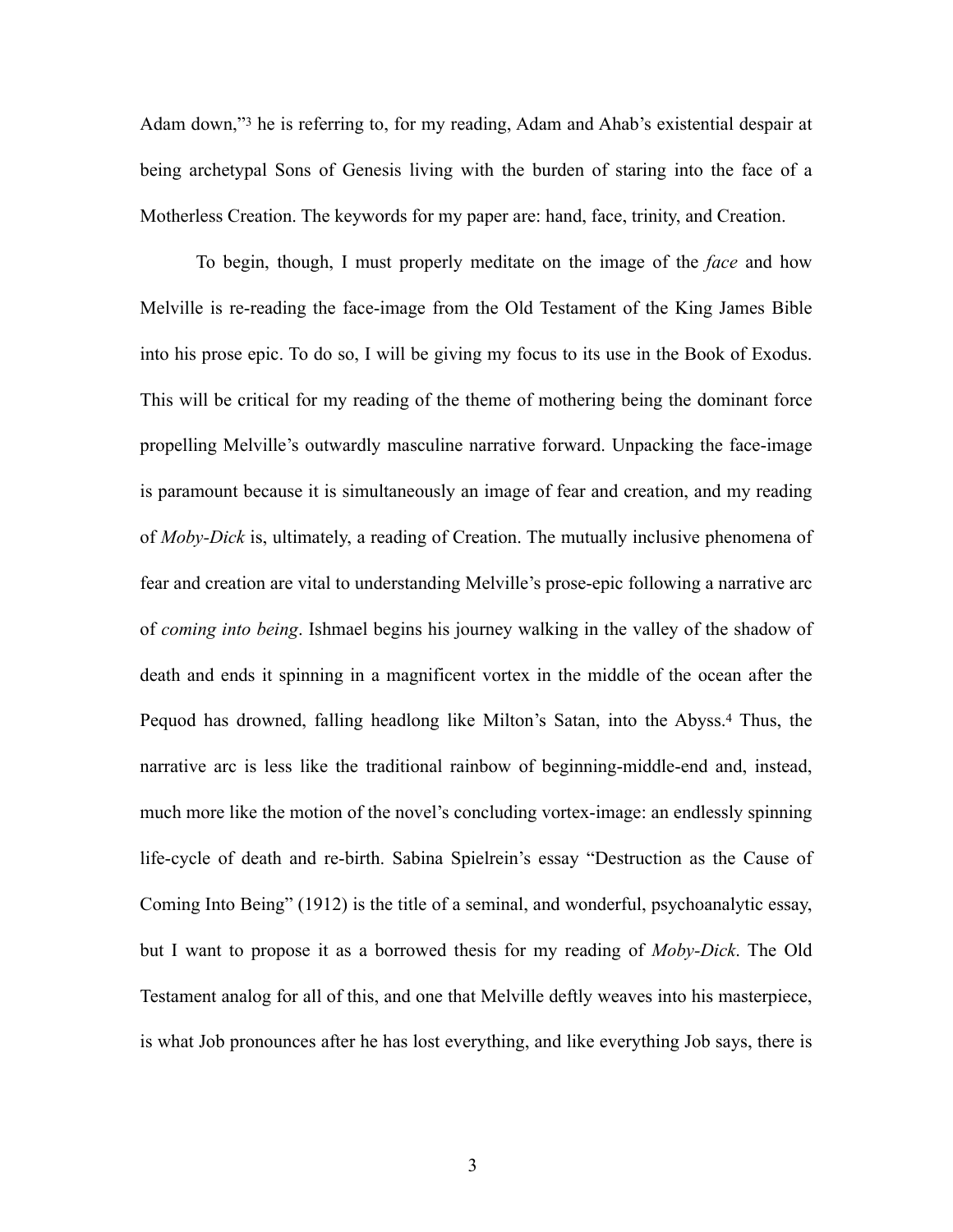<span id="page-10-0"></span>timeless wisdom in it: "Naked came I out of my mother's womb, and naked shall I return thither"  $(1:21).5$  $(1:21).5$ 

I will start by addressing an oft quoted passage from *Moby-Dick* regarding the theme of a faceless face that overshadows the hunt for the White Whale. It is delivered by Ishmael, the odyssey's quasi-narrator, and, although I have focused on equating Ahab with Adam and archetypal Son-hood in setting up my argument, it is important to note that what I say of Ahab in regard to his undergoing the birth-pangs of mothering can also be said of Ishmael, whose status as an orphan can likewise be translated to his being another type of archetypal Son without a named Mother. "Call me Ishmael" is an opening line that rings in history, but it is, uniquely, a line that is an act of self-naming—a line that suggeststhe son's origin—i.e. his mother's identity—is confused and missing.<sup>[6](#page-40-5)</sup> With that said, let us look at what Ishmael says regarding a faceless face at the end of Chapter 86 "The Tail":

<span id="page-10-2"></span><span id="page-10-1"></span>But if I know not even the tail of this whale, how understand his head? much more, how comprehend his face, when face he has none? Thou shalt see my back parts, my tail, he seems to say, but my face shall not be seen. But I cannot completely make out his back parts; and hint what he will about his face, I say again he has no face.[7](#page-40-6)

This chapter, and the cetology sections more broadly speaking, deal with the twofold problem that the Eastern parable of the Blind Men and an Elephant deals with: the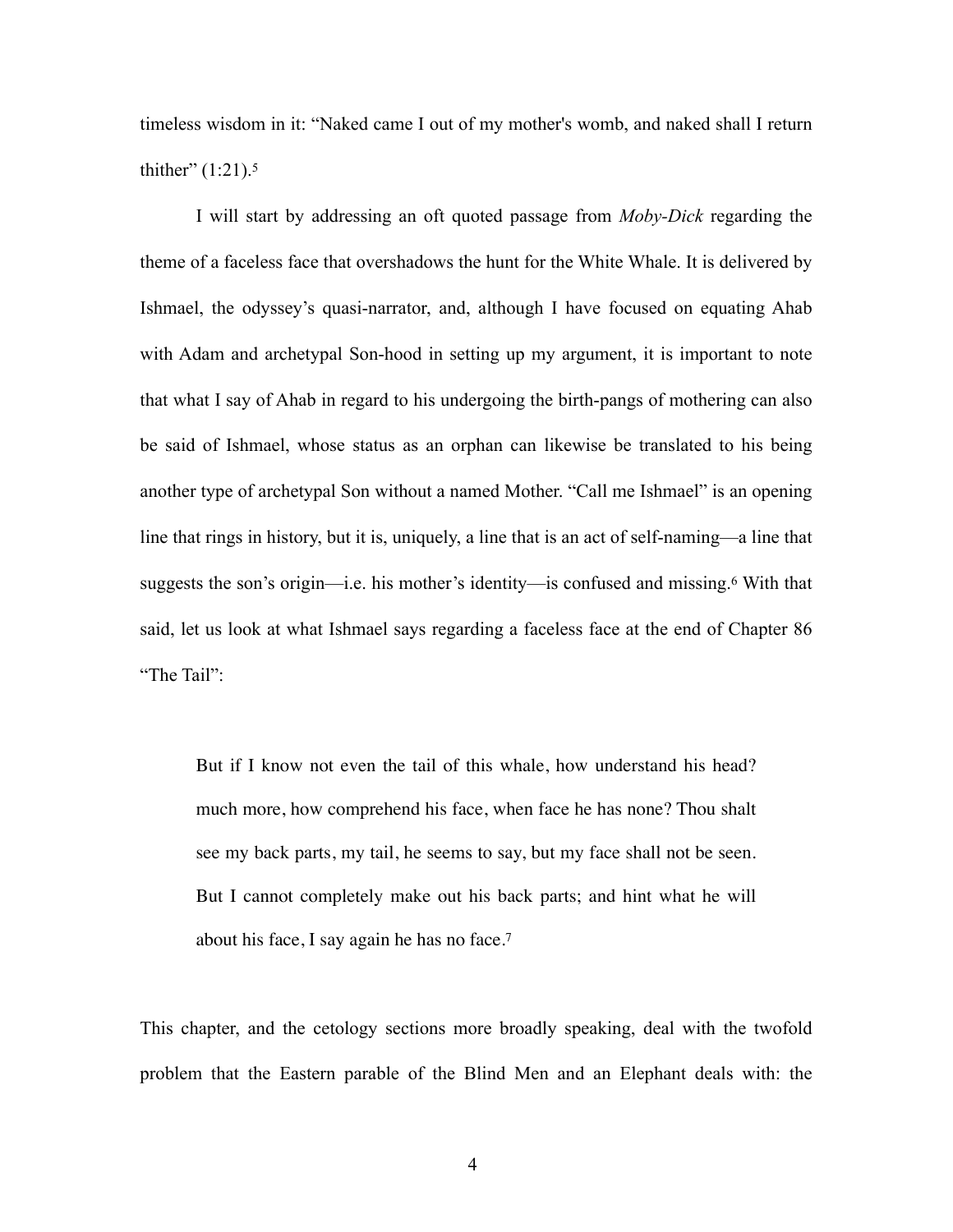<span id="page-11-0"></span>problem of beholding *and* understanding the nature of an entity towering over human proportions. In the Eastern parable, the blind men can each feel a part of the elephant, i.e. the trunk, the leg, the ear, and so forth, but never the whole, and thus, each man is left incorrectlyguessing as to its totality.<sup>[8](#page-40-7)</sup> The enormity of the sperm whale and the sailors' metaphorically blindfolded quest to behold and understand *its* totality is so dauntingly gigantic that analyzing its individual parts emerges as an ever-present interest of Melville's cetology chapters, with Chapter 86 "The Tail" being one such component.

In regard to the poetic diction of Ishmael's pointed and provocative question concerning the opposing ends of the whale's face and tail, Gerhard T. Alexis has made the connection in "Two Footnotes on a Faceless Whale" (1973) that Melville is re-reading part of an exchange from Exodus 33 between Yahweh and Moses concerning Moses *seeing* Yahweh's face and back parts; and I want to elaborate beyond just footnotes, so let us begin. Here are the principal verses of Exodus 33 regarding Yahweh's face and back parts:

**20** And he said, Thou canst not see my face: for there shall no man see me, and live.

**21** And the LORD said, Behold, there is a place by me, and thou shalt stand upon a rock:

**22** And it shall come to pass, while my glory passeth by, that I will put thee in a clift of the rock, and will cover thee with my hand while I pass by:

5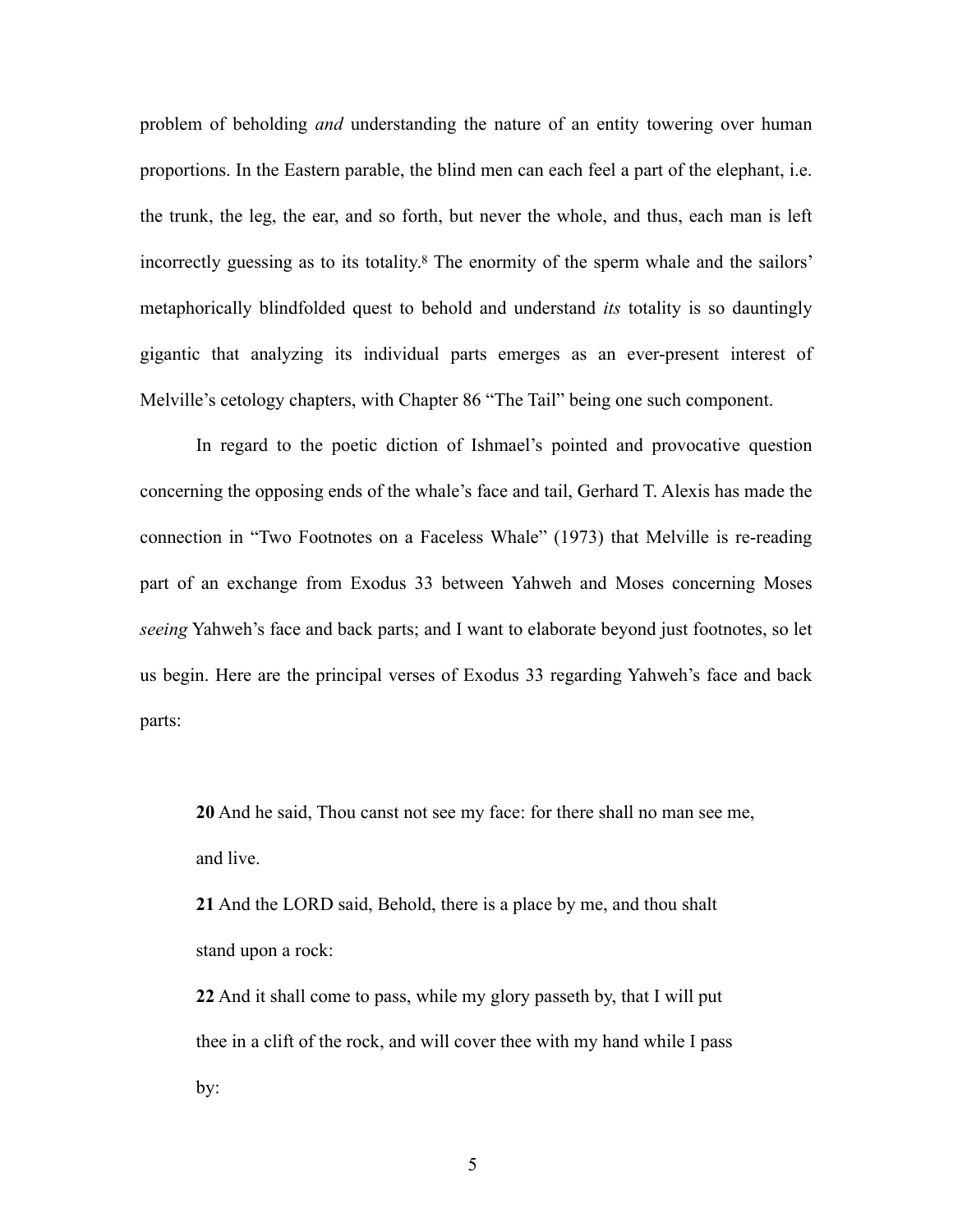<span id="page-12-0"></span>**23** And I will take away mine hand, and thou shalt see my back parts: but my face shall not be seen.[9](#page-40-8)

The language of the "back parts" in Ishmael's answer to his own question at the end of Chapter 86 and the "back parts" of Verse 23 here in Exodus certainly cements a connection and, most interestingly, identifies the White Whale with the Yahweh of the Old Testament. But there is a consequential difference between what the two have to say about the face of god: unlike the Yahweh of Exodus, who says, "Thou canst not see my face: for there shall no man see me, and live," Ishmael directly responds by declaring, "hint what he will about his face, I say again he has no face." Ishmael's boldness in saying with such conviction that Yahweh's masked face is a masquerade is of a vindictive soul who has lost all faith in religious speculation. The face is Truth, and if Yahweh has no face, there is no Truth; meaning, the Holy Tongue has been lying to its people for millennia—a crime that Melville, himself a devoted reader of the Holy Tongue, would not have taken lightly.

Ishmael's vindictive response to Yahweh's instruction to Moses is one of the many powerful signs of the agon playing out between Melville and his epic's most significant precursor text in the Old Testament of the King James Bible. And it makes perfect sense that the White Whale's remarkable personality as a literary character can only find parallel in the Yahweh of the Old Testament. They are both equally magnificent in stature: both murderous, irrational, intelligent, humorous, and characterized anthropomorphically *and* godly—Ishmael's questioning over the whale's face being one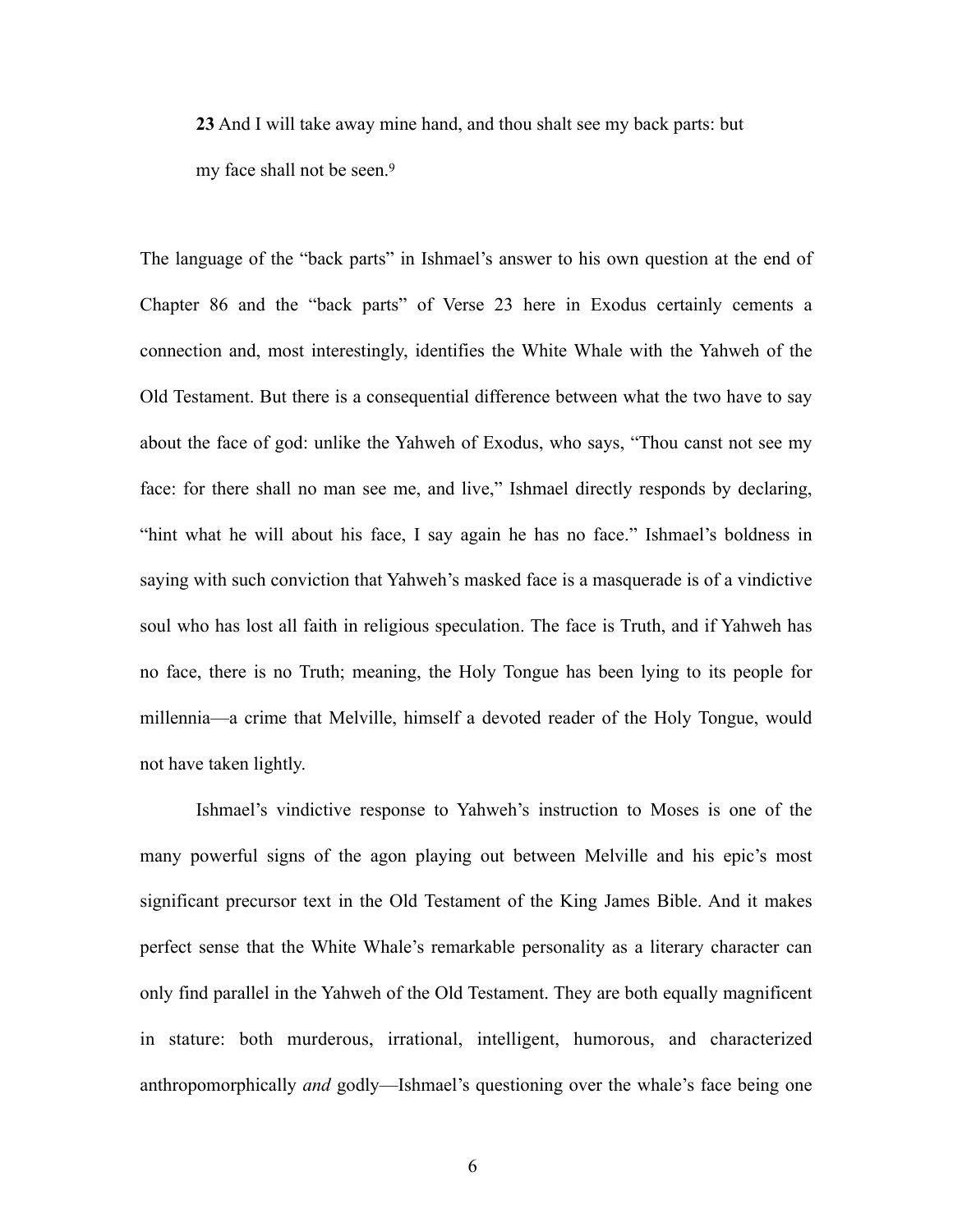<span id="page-13-0"></span>such example. The White Whale's reaping away of Ahab's leg "as a mower a blade of grassin the field" $10$  is the casual murderousness of only someone as grand as Yahweh who can send an Angel of Death over Egypt on the Passover to slaughter every firstborn son and not feel a grain of guilt. Incidentally enough, Melville happens to include this character when Ishmael sees a "black Angel of Doom" after tumbling into a church at the outset of his journey.[11](#page-40-10)

<span id="page-13-1"></span>All this is to say that Melville is battling the Old Testament's Yahweh through his White Whale and that Ishmael's undermining of Yahweh's direction to Moses by saying his face is nothing more than a clever charade—firmly declaring twice that "he has no face"—is the assassin taking their decided shot at the king. It is an attempt to one-up the primary source text; to speak face-to-face with it as if Melville and Yahweh are standing eye-to-eye on equal ground and Melville has opened his eyes and discovered Yahweh's hand to be nothing more than a paper-tiger. It is a response with nihilistic overtones that appropriately consorts with the novel's philosophical strain of blankness. Melville's faith in Yahweh's face is lacking; the hint of his face being there is a religious mystification to cover the facelessness of existence's actuality—a void without meaning. The face is the image of emotion, visceral knowledge, and recognition. If the face disappeared, humans would be spiritually anarchic and, thus, living lives of Chaos—the antithesis to Genesis and Creation. If the hint of Yahweh's face is a lie, the mask of Western Christendom's faith would dissipate and Melville's fruitless hunt for the White Whale would be vindicated.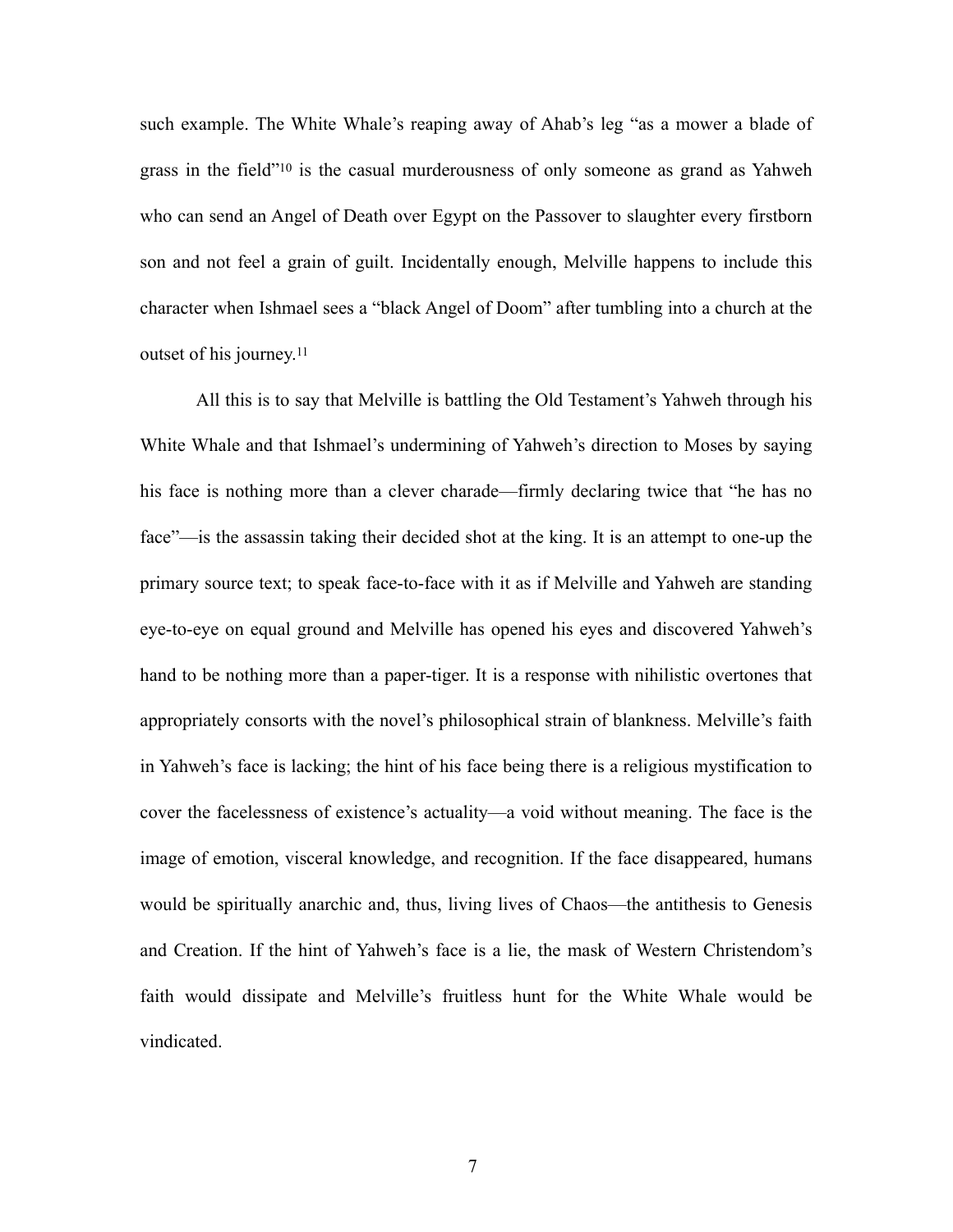Yet, another interesting feature of these verses from Exodus, and one that finds its way into Melville's re-reading, i.e. re-expression, of the King James Bible's aesthetics of the human body, which are sublime and profound to the highest degree, is the coordinated presence of the face and the hand. This is an essential thread to draw and to weigh for my connecting the hand with Creation because *touch*—done with the hand—is synonymous with the act of Creation. This is no better represented than in Michelangelo's *Creation of Adam* where the impending touch of Adam and the Father's reaching hands is, compositionally, the fount of Creation; and I will dig into this on the final stretch of my essay. In Yahweh's address to Moses in Exodus 33 that we just looked at, he tells him that his hand *is* itself the veil for his face: "I will put thee in a clift of the rock, and will cover thee with my hand while I pass by: And I will take away mine hand, and thou shalt see my back parts: but my face shall not be seen" (22-23). Discussing exactly what is going on here regarding the face and hand—my most immediate interest—will be assisted by another instance of veiling from Exodus, namely the Shining Face of Moses sequence from Chapter 34, Verses 29-35. This is an incredibly powerful moment of literature and worth reading in full:

**29** Now it was so, when Moses came down from mount Sinai with the two tables of testimony in Moses' hand, when he came down from the mount, that Moses wist not that the skin of his face shone while he talked with him.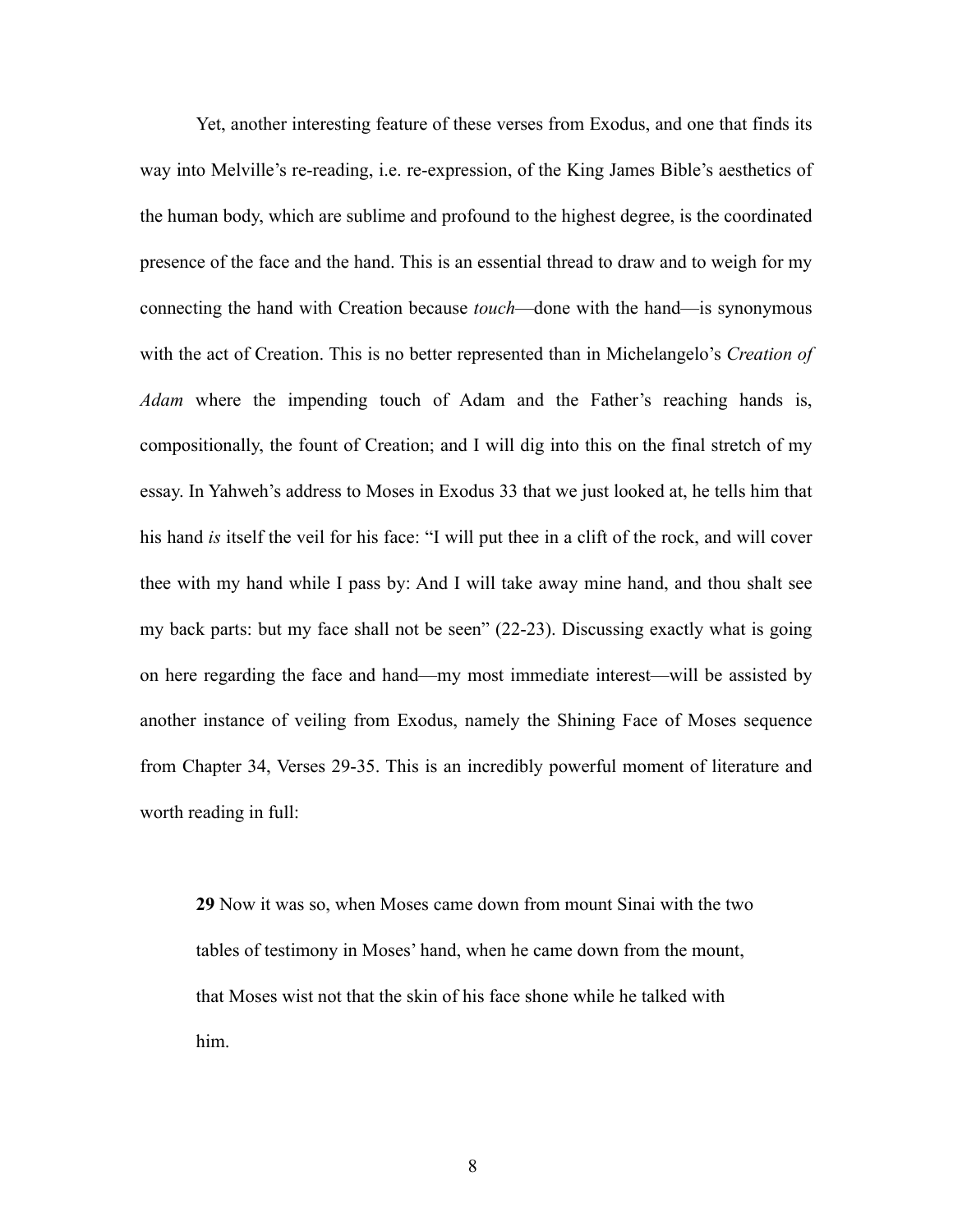**30** So when Aaron and all the children of Israel saw Moses, behold, the skin of his face shone, and they were afraid to come nigh him.

**31** And Moses called unto them; and Aaron and all the rulers of the congregation returned unto him: and Moses talked with them.

**32** And afterward all the children of Israel came nigh: and he gave them in commandment all that the LORD had spoken with him in mount Sinai. **33** And *till* Moses had done speaking with them, he put a vail on his face. **34** But when Moses went in before the LORD to speak with him, he took the vail off, until he came out. And he came out, and spake unto the children of Israel *that* which he was commanded.

<span id="page-15-0"></span>**35** And the children of Israel saw the face of Moses, that the skin of Moses' face shone: and Moses would put the vail on his face again, until he went in to speak with him.[12](#page-40-11)

<span id="page-15-1"></span>Moses going in and out to speak with Yahweh and the children of Israel underscores the meeting of god and his foremost prophet as a meeting of two faces, or a face-to-face meeting. The importance of this cannot be underestimated; after Moses' death, it is said, "And there arose not a prophet since in Israel like unto Moses, whom the LORD knew faceto face."<sup>[13](#page-40-12)</sup> Moses needing to veil his own face when descending from Mount Sinai to speak to the children of Israel is a profound moment of Yahweh's residual light from atop the mountaintop bathing Moses in the most high's coruscating aura—a light too bright for the lowlanders' sight. The White Whale's blinding whiteness upon its own mountaintop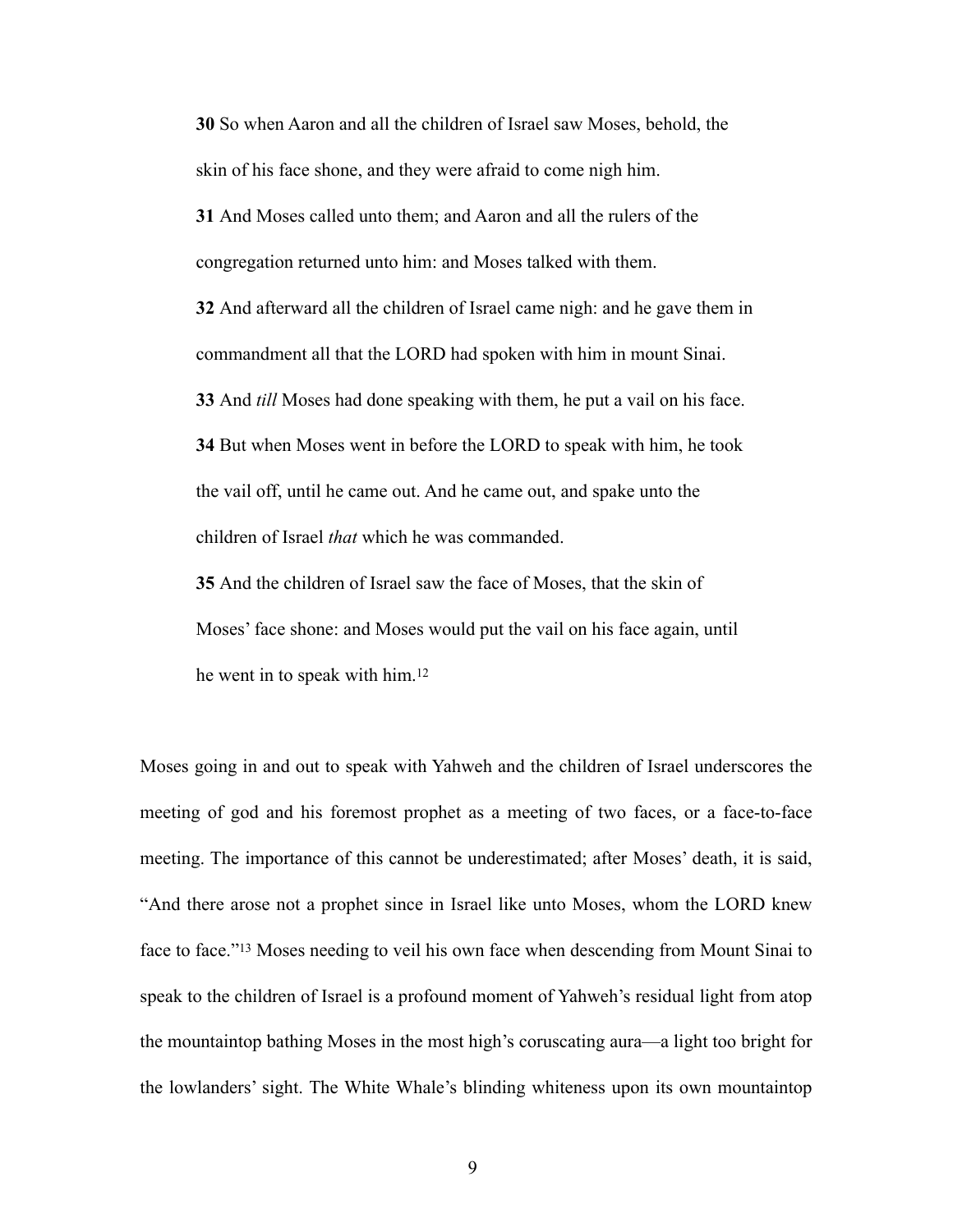<span id="page-16-0"></span>of a hill—"one grand hooded phantom, like a snow hill in the air"—is surely an analog forthis.<sup>[14](#page-40-13)</sup> Melville's view from his house at Arrowhead in Pittsfield Massachusetts where he wrote *Moby-Dick* is famously known to have had a view of, not a Mount Sinai, but a Mount Greylock—the highest mountain in Massachusetts at 3,491 feet. One can only imagine that when Melville was either in deep reading of Exodus or intensive composition of *Moby-Dick* that he would look out and *see* both the White Whale's signature hump *and* Moses' ascension of Mount Sinai to reach the face of god all in one sublime image. This is a mountaintop, too, that Melville would dedicate his very next kraken of a novel to in the year following *Moby-Dick*'s publication—namely, *Pierre*  (1852)—, writing in its opening leaves, "To Greylock's Most Excellent Majesty." He would go even further in deifying it by characterizing it as, "my own more immediate sovereign lord and king."<sup>[15](#page-40-14)</sup>

<span id="page-16-1"></span>What I want to focus on, though, more specifically regarding this sequence is the dramatic production that Moses' hand and Moses' face perform in this scene. The former is carrying the two tables of testimony, and the latter is being covered and uncovered while serving as emissary and translator between the two parties of Divine and basehuman. When compared to the previous passage of Exodus 33, where Yahweh's hand was *itself* the veil—"will cover thee with my hand while I pass by"—, in these verses from Exodus 34, the veil Moses uses to cover his face is not his own hand, literally speaking, but, instead, a piece of cloth independent from his body. But, for the poetic artist like Melville, always writing with visions, internalizing dramas with perceptive precision, it is essential to imagine and recognize that the veilings of Exodus 33 and 34 do have a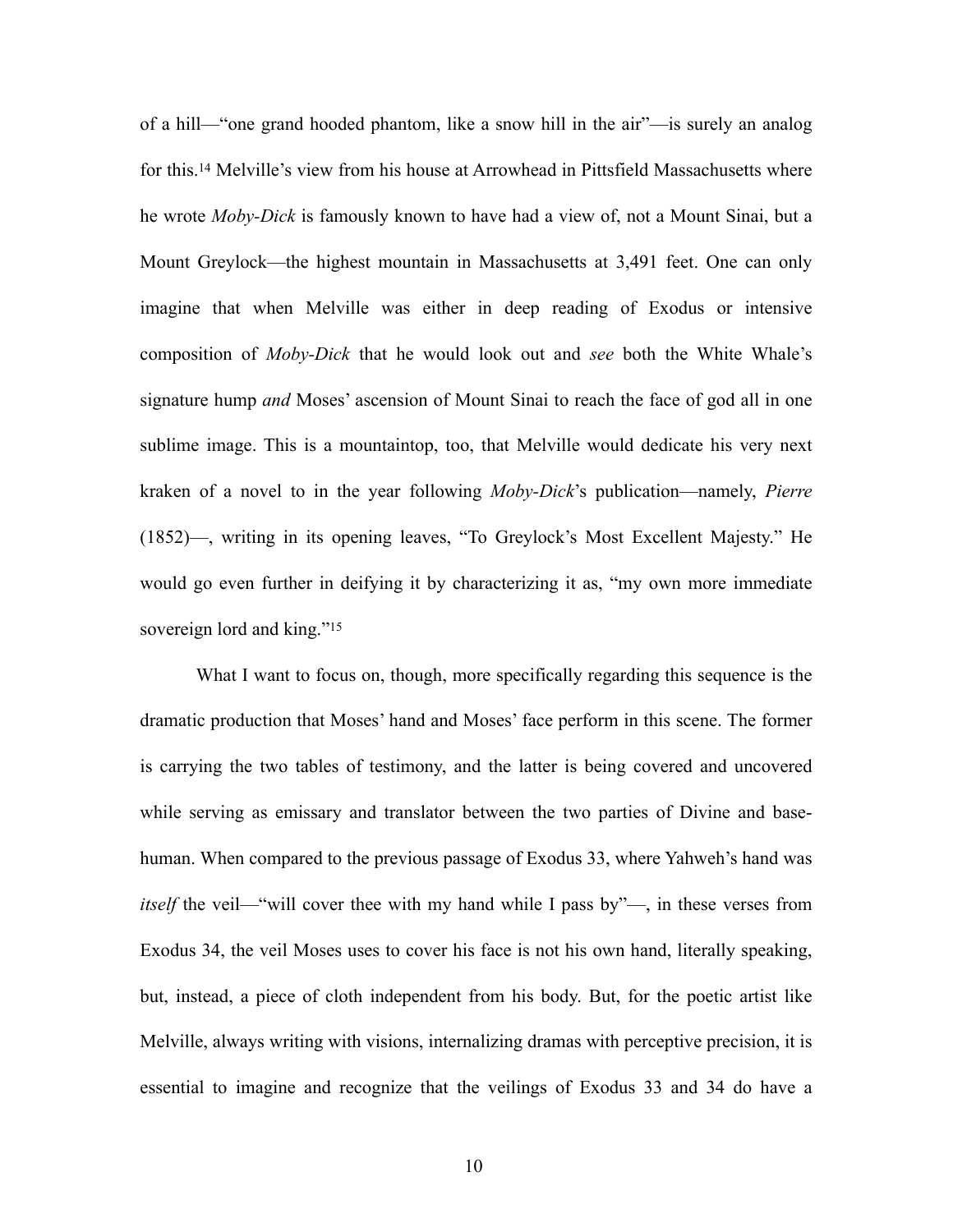commonality: they are both performed by the instrument of the *hand*. I follow Michelangelo's *Moses* (c. 1513-1515) guarding the Tomb of Pope Julius II to say that if Moses' right hand is the carrier for the two tables of testimony, then his left is free to veil and unveil his face. This may come off as a trivial observation for some, but for the aesthetic reader, this is a key point for understanding why the face and hand find poetic association in his dramatic prose: because they function alongside one another whilst performing the rotating acts of veiling *and* un-veiling, acts of which *Moby-Dick* is absolutely obsessed. Melville, commenting on the Christian veil in in Chapter 41 "The Whiteness of the Whale," writes, "[whiteness] is at once the most meaning symbol of spiritual things, nay, the very veil of the Christian's Deity; and yet should be as it is, the intensifying agent in things the most appalling to mankind.["16](#page-40-15)

<span id="page-17-1"></span><span id="page-17-0"></span>Thinking about this in relation to the passages of Exodus just read: we can imagine the White Whale to be the appalling veil of Yahweh and Ahab to be Moses-inrebellion trying to tear it down as if he had disobeyed and opened his eyes after being told by Yahweh that his all-powerful hand would cover them in order to shield his deathinducingly bright face. Ahab does say, "If man will strike, strike through the mask! How can the prisoner reach outside except by thrusting through the wall? To me, the white whaleis that wall, shoved near to me."<sup>[17](#page-40-16)</sup> If Yahweh's hand is the mask, then Melville's corresponding drama is crystal clear: it is having a ship of men throwing lances and harpoons from the grips of their hands—meaning that the battle between god and man is a battle between two hands. Can the Pequod, under the influence of Ahab's desperate mission, tear down Yahweh's hand and see, not his "back parts," but, instead, "his face"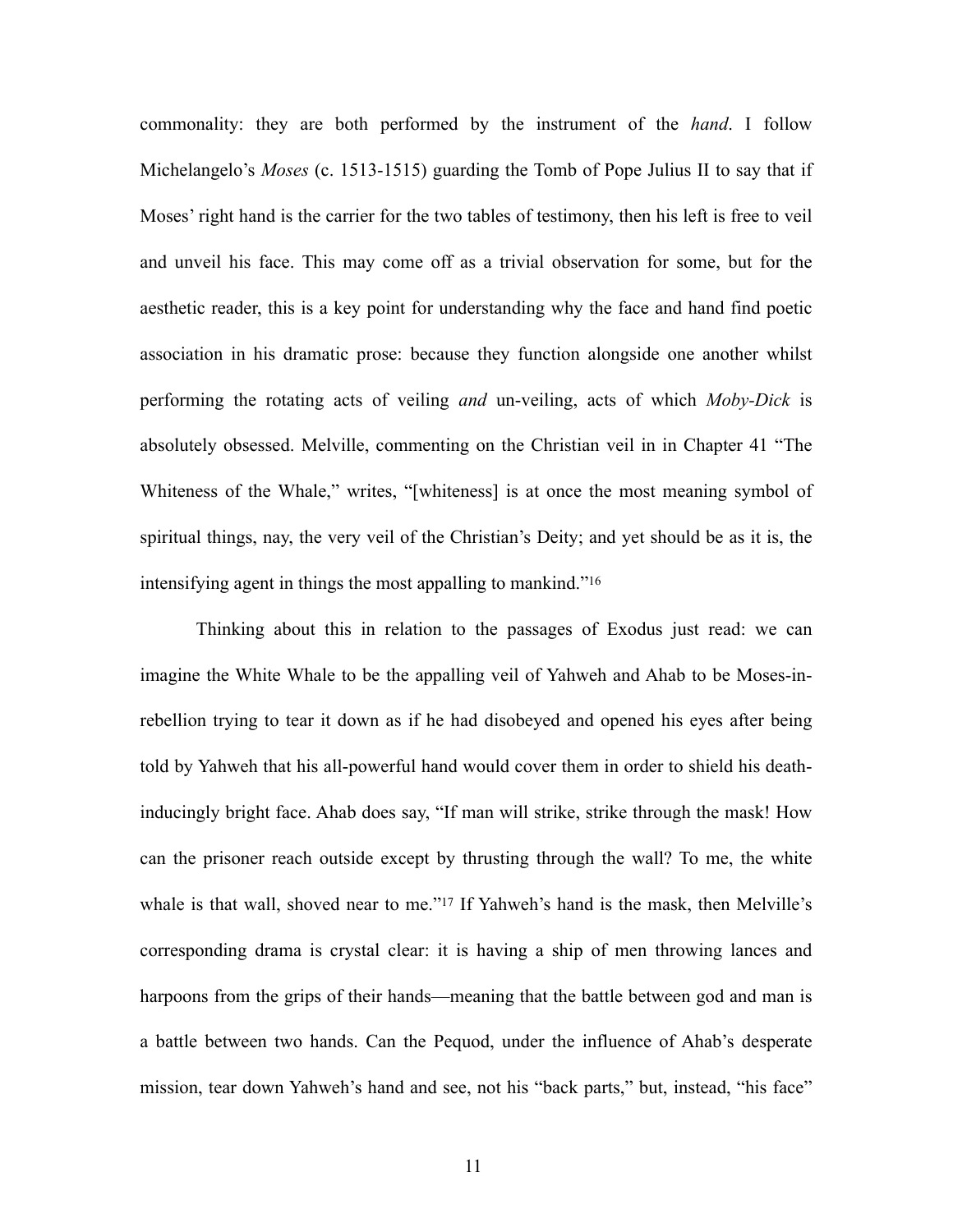<span id="page-18-0"></span>before he passes by? Ishmael says twice that "he has no face"; but is *it* true? That *is* the question. Melville says of the sailors that, "face to face they not only eye its greatest marvels, but, hand to jaw, give battle to them.["](#page-40-17)<sup>[18](#page-40-17)</sup> The "hand to jaw" in a "face to face" battle is the sailors' effort to unveil the face before them with their hand. Again, I stress this because the association between the *face* and the *hand* cannot be stressed enough for the aesthetic reader's interpretation of the underlying acts of Destruction and Creation beating at the heart of *Moby-Dick*. They stage the dramatic analog for the back-and-forth of Veiling and Unveiling—reciprocating actions of which the face and hand are utmost concerned.

Building on Gerhard T. Alexis' connection between Ishmael's question and answer in Chapter 86 and Exodus 33, I want to go one step further. But the specific needle I am going to be threading is being able to use what I bring up to transition into my final discussion of Michelangelo's *Creation of Adam—*the culmination of my argument. I will, first, need to discuss Melville's ontotheology of which I identify to be distinctly trinitarian. And although the New Testament is more pronounced about the doctrine with the coming of Christ, I contend that Adam's creation is its earliest incarnation and that this matters for the comparisons Melville makes between the archetypal Son of the Old Testament and his descendant in Ahab. When I turn to Michelangelo's fresco, I will expand on this by underscoring how the painting's principal figures are placed in such a way so as to reflect a trinitarian pattern. What I am going to pair this final discussion with is the burning theophany from Chapter 119 "The Candles," and my reading will prioritize Part 2 of the two-part speech Ahab delivers to the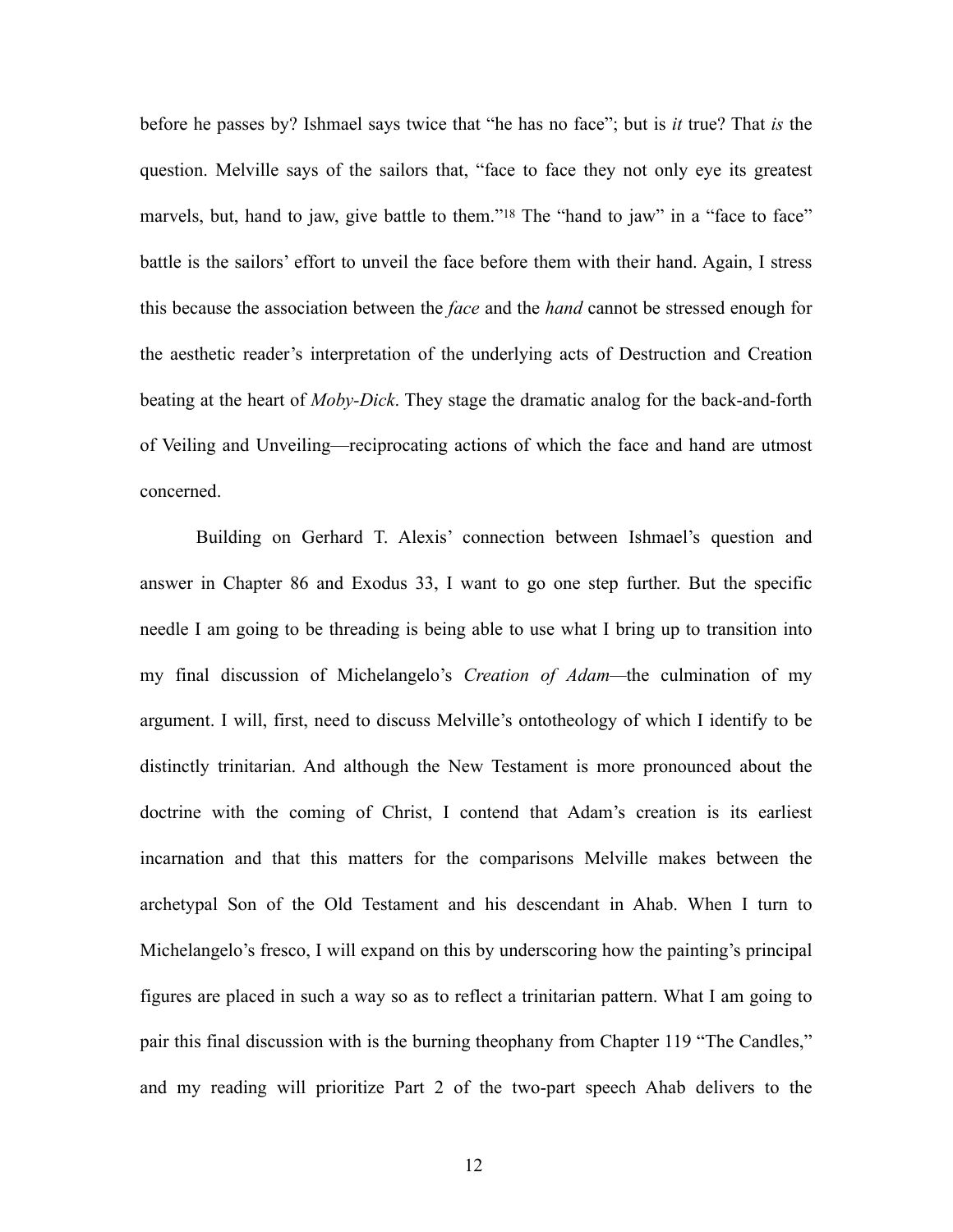apparition whom he identifies as his "fiery father." I identify the topic of his speech to be on the Knowledge of Creation, and this is the landing ground for my dénouement of Mothering because the Knowledge of Creation, under the creative schema of Father-Son-Ghost, is, ultimately, a question over Mothering, or the lack there-of. This is where my third and final intertextual contribution from the Book of Exodus will be featured specifically, the famous Burning Bush theophany from Exodus 3—and it will be my last mentioning of Moses' face, but it will be, nonetheless, a crucial final mentioning.

Following this, I will dig my heels into Part 2 of Ahab's speech and propose it to be a resounding oration that, indirectly, but quite beautifully, reads as a piece of artcriticism for the *Creation of Adam.* The two works are strikingly similar in that each are Father-Son meetings suspended in the act of reaching*.* I will use my trinitarian framework to argue that Adam and Ahab are both extending *past* their Father for their Mother *through* the Ghost of their Creation. My meditation on the face and hand images will find their greatest use here since the hand and face are the predominant forces for conveying meaning in the act of transcendent reaching—an action which entails unveiling and seeing. As my analysis will show, this is the very reason Melville choreographs Ahab's eyes and hands so methodically. To tie it all together, I will connect Ahab's speech to Adam's pose in Michelangelo's painting by arguing that Ahab is expressing a devolution of Adam's state of mind in the moment of his inception that has descended through the generations of man down to Ahab himself. I identify Adam's original condition to be one of melancholia whilst being a lifeless mold of clay in the face of a Motherless creation and Ahab's to be this melancholia rotted over the arc of time and into his signature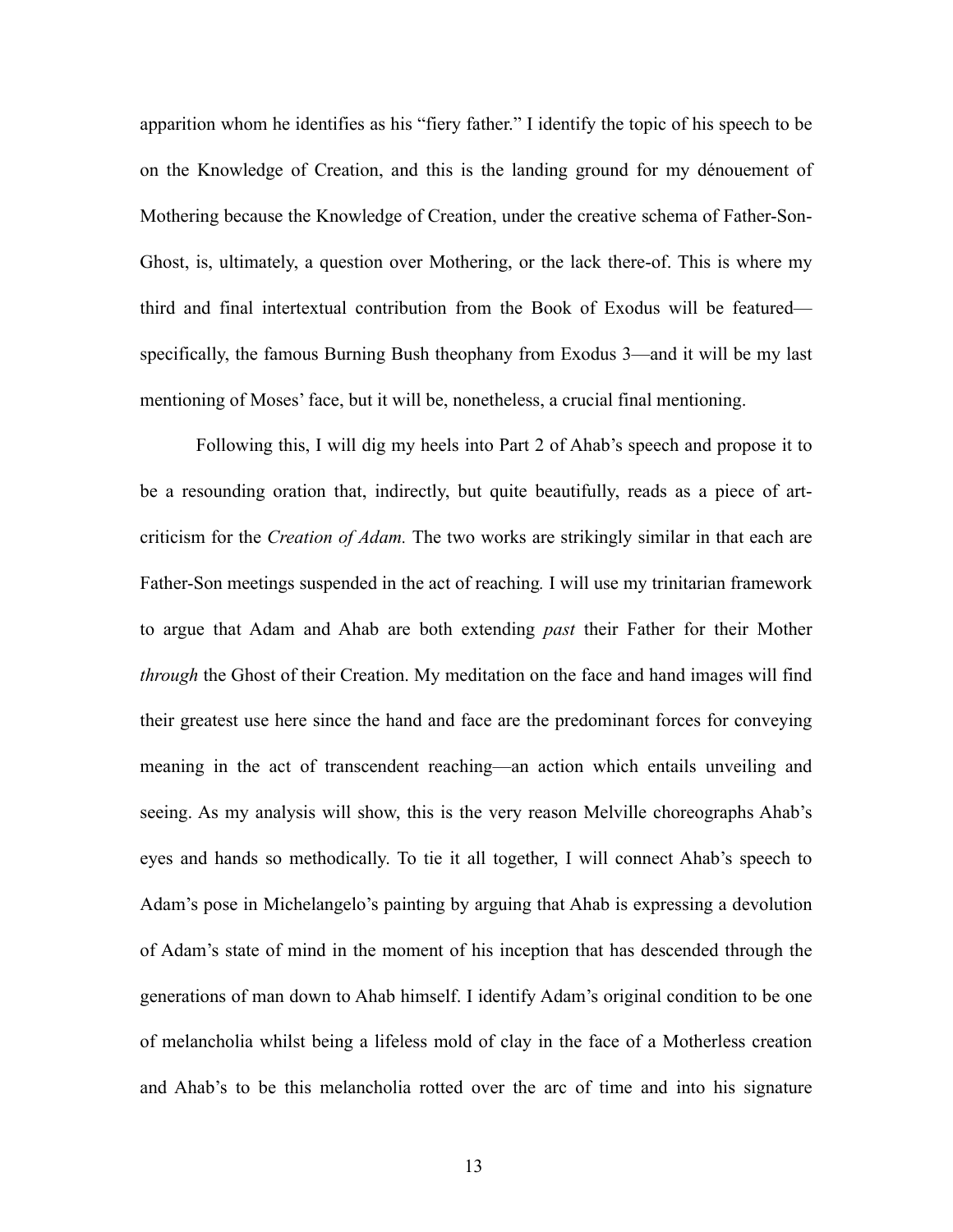<span id="page-20-0"></span>foaming monomania in Melville's epic. To quote Chapter 132 "The Symphony," Ahab says, "I feel deadly faint, bowed, and humped, as though I were Adam, staggering beneath the piled centuries since Paradise.["](#page-41-0)<sup>[19](#page-41-0)</sup> Thus, for my reading, the millennia of a Motherless Creation have been stacked on the archetypal Son's cracked back for far too long, and it has culminated in a pitiable Son named Ahab, tired and desperate, tearing down the reality taunting him all around to try and find her once and for all.

Let me begin with introducing my perception that Melville is susceptible to trinitarian thinking. The first and most obvious grounds to make this argument are the repeated references to the number three in *Moby-Dick*. In fact, it would be almost impossible to go over every one because of the piling multitude; but to name a few, there is the three-day's chase at the journey's end, the journey being set to take three years' time, the three mast heads aboard the ship, Ahab laying "lay like dead for three days and nights" (likely alluding to Matthew 12:40: "For as Jonas was three days and three nights in the whale's belly; so shall the Son of man be three days and three nights in the heart of theearth." $20$ [\)](#page-41-1), and, finally, "the tri-pointed trinity of flames," $21$  which I will address momentarily. These overt references to three-ness in Melville's epic are secondary to what I will be discussing now, which is how the formula structures character relations under the creative schema of Father-Son-Ghost. I will be focusing on, first, the relationship between Ahab and his crew and, second, the relationship between Ahab and his father.

<span id="page-20-2"></span><span id="page-20-1"></span>To address this properly, I must lay the groundwork of citing the trinity as I see it first occurring in the Old Testament. This is the creation of man as it occurs in Genesis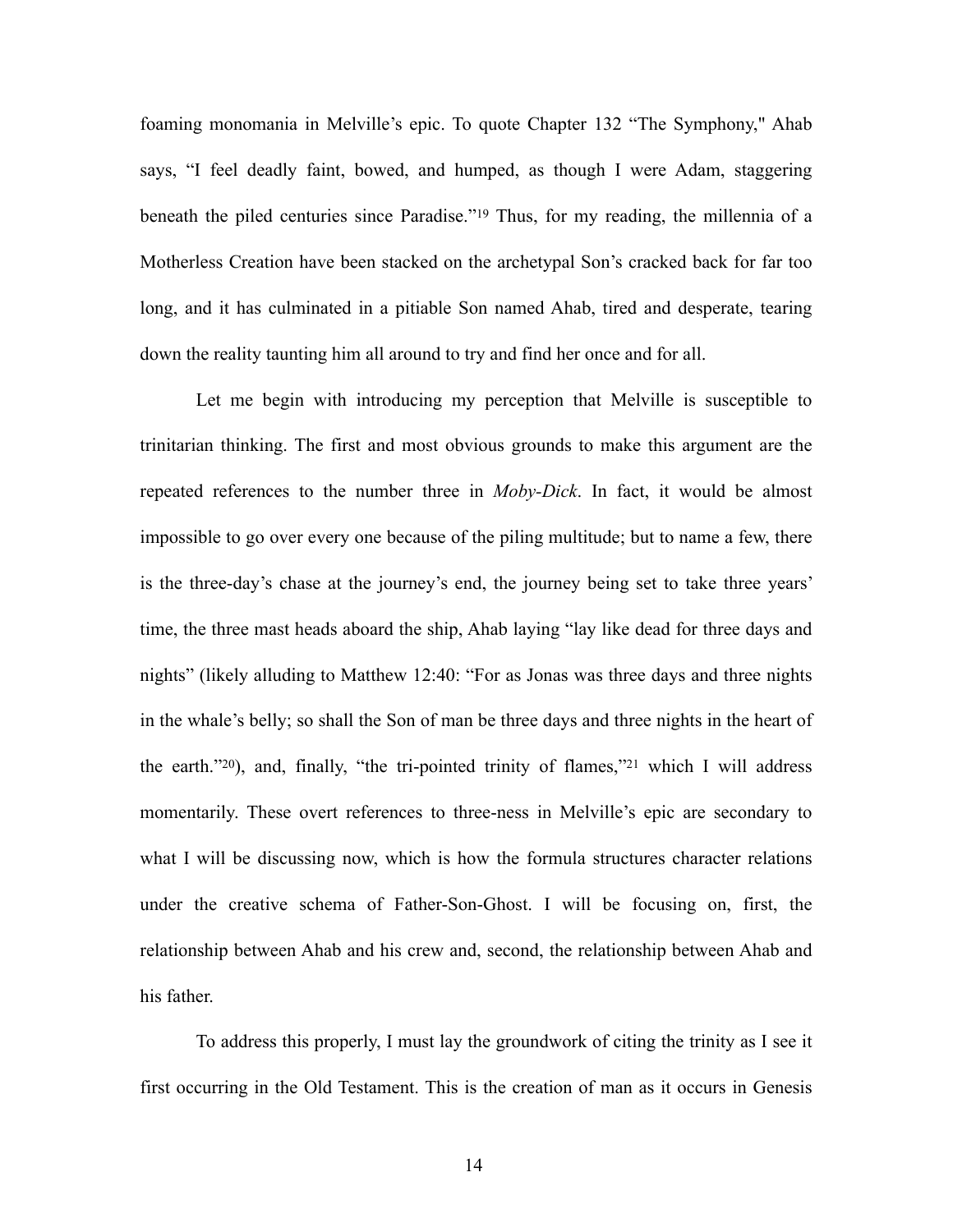<span id="page-21-0"></span>2:7: "And the LORD God formed man *of* the dust of the ground, and breathed into his nostrilsthe breath of life; and man became a living soul."<sup>[22](#page-41-3)</sup> Here, Adam's creation involves two persons and one spirit. The two persons are Father and Son, and the Ghost is "the breath of life." The Ghost is unlike Father and Son in that it is non-anthropomorphic and takes the place of who we would assume to be the Mother; and I want to briefly meditate on why this might be the case. Carl Jung in his study *A Psychological Approach to the Dogma of the Trinity* has this to say about what can be inferred from trinitarian styled creation:

The third element, however, the connecting link between "Father" and Son," is spirit and not a human figure. The masculine father-son relationship is thus lifted out of the natural order (which includes mothers and daughters) and translated to a sphere from which the feminine element is excluded[.23](#page-41-4)

<span id="page-21-1"></span>While I am thankful for this insight, my contention with it is a quibble over Jung's diction. I do not believe that the feminine is "excluded" in the act of Adam's creation; I do firmly standby my belief that Adam does, indeed, have a Mother. Instead, I see the feminine as being veiled *by* spirit. This is an important distinction to make because whereas absence follows from exclusion, veiling implies *presence*, and I am of the opinion that the feminine has powerful presence in both the *Creation of Adam* and *Moby-Dick*; and I think Michelangelo and Melville agree with me.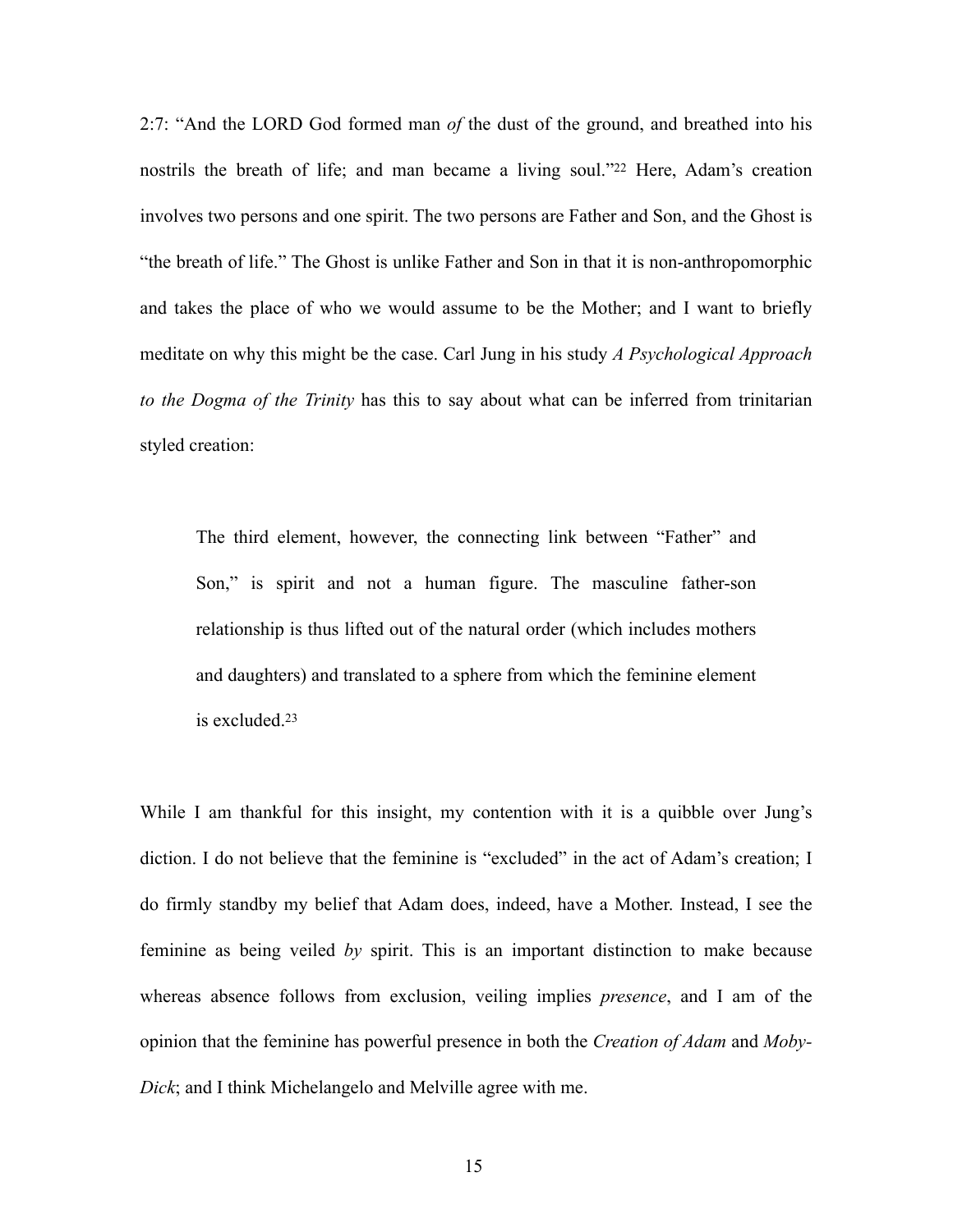This aspect of the feminine being veiled in trinitarian creation becomes more relevant when examining a pivotal moment of creativity in Melville's story and breaking it down into its appropriate trinitarian parts. The scene is from Chapter 36 "The Quarter-Deck," and the moment comes shortly after the Pequod has set sail and Ahab has brought the crew together for an oath-swearing ceremony. I call it a creative moment primarily because it effectively re-creates whatever past lives the crew might have had into that of Ahab's singular and unvarying fixation. It comes, too, just after Ahab has said in an aside, "Something shot from my dilated nostrils, he has inhaled it in his lungs. Starbuck now is mine; cannot oppose me now, without rebellion"—disclosing his method of re-enactment beingAdam's creation.<sup>[24](#page-41-5)</sup> Here is the finale of Ahab's inauspicious toast and the sailors consuming the "fiery waters" that Ahab has poured into their chalices:

<span id="page-22-1"></span><span id="page-22-0"></span>"Now, three to three, ye stand. Commend the murderous chalices! Bestow them, ye who are now made parties to this indissoluble league. Ha! Starbuck! but the deed is done! Yon ratifying sun now waits to sit upon it. Drink, ye harpooneers! drink and swear, ye men that man the deathful whaleboat's bow—Death to Moby Dick! God hunt us all, if we do not hunt Moby Dick to his death!" The long, barbed steel goblets were lifted; and to cries and maledictions against the white whale, the spirits were simultaneously quaffed down with a hiss.<sup>25</sup>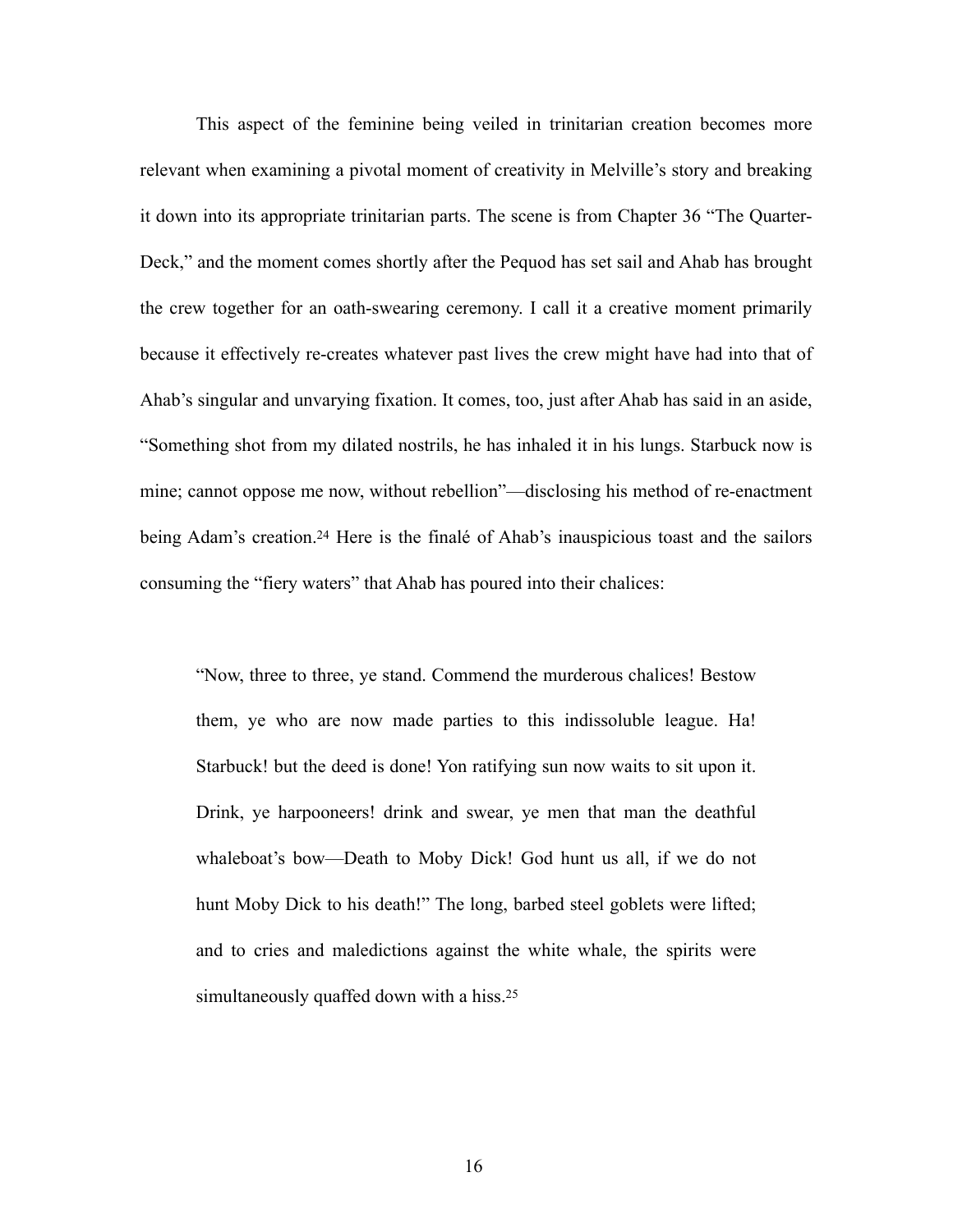After giving one of those familiar references to three-ness—"Now, three to three, ye stand"—Ahab has the crewmen partake in a trinitarian oath. Instead of "the breath of life" that Yahweh breathes into Adam, the breath of "fiery waters" is breathed by Ahab into his crew. It is a ceremonial baptism in that it adopts the crew into a Father-Son relationship and replaces Father, Son, and Holy Ghost in man's genesis with Ahab, the crew, and fiery waters for the Pequod's beginning. Melville caps off the ceremony with a tantalizing line—"the spirits were simultaneously quaffed down with a hiss"—and the seal of the collective's new beginning takes permanent shape.

Regarding the dynamic that the oath swearing ceremony creates—which is their separateness being transmuted into that of one godhead with Ahab at the helm—, Melville, in Chapter 134 "The Chase—Second Day," gives an illuminating narration of its influence operating in real-time:

<span id="page-23-0"></span>They were one man, not thirty. For as the one ship that held them all; though it was put together of all contrasting things—oak, and maple, and pine wood; iron, and pitch, and hemp—yet all these ran into each other in the one concrete hull, which shot on its way, both balanced and directed by the long central keel; even so, all the individualities of the crew, this man's valor, that man's fear; guilt and guiltiness, all varieties were welded into oneness, and were all directed to that fatal goal which Ahab their one lord and keel did point to.<sup>[26](#page-41-7)</sup>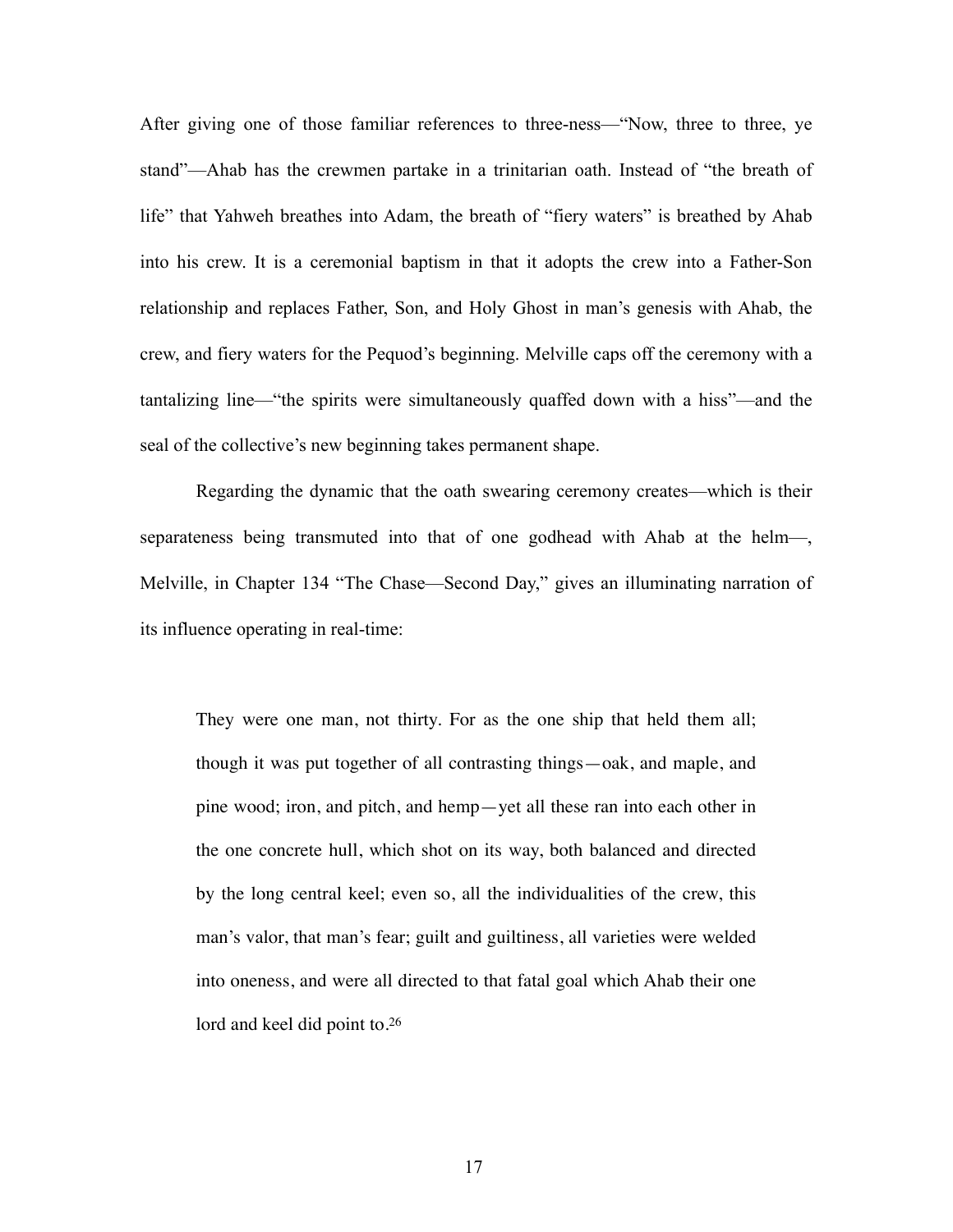<span id="page-24-2"></span><span id="page-24-1"></span><span id="page-24-0"></span>The conceptual magic that the trinity professes is consubstantiality. It describes how differentaspects can be unified through a shared substance.<sup>[27](#page-41-8)</sup> This is what elapses in the passage above when, "all varieties were welded into oneness." However, the version Melville creates is disturbed by a franticness—felt in Ahab's "fatal goal"—that fails to create the harmony that the formula aspires to. My view of this is that this brokenness stems from Melville's interpretation of the trinity's motherlessness as an appalling feature of biblical creativity. He is vexed by the trinity's lacking the creativity of mothering, and his ship getting stuck in a vortex of un-creativity by endlessly chasing whales is a neurosis of their trinitarian constitution. Thus, Ahab's hunt can be understood as Melville desperately trying to re-amend the Old Testament's creative-schema to reveal the identity of Adam's premier Mother. But, as the story goes *for* Ahab, the task is too large, and she cannot be reached, and he is forced to plunge into the Abyss in order to reach her. Right before falling to his doom, he yells, "Sink all coffins and all hearses to one common pool!"<sup>28</sup>Ahab's trinitarian oneness leading to self-annihilation is a damning indictment of its spiritual health. Yet, it does fulfill the ship's un-creative constitution, and in this way, the journey *is* a success. But, if we are moved by the tragedy, a part of us has to continue asking why Ahab's life cannot be lived. My paper's answer is motherlessness, and it recalls the Jewish mystical saying, "in the mother's body man knows the universe, in birthhe forgets it."<sup>[29](#page-41-10)</sup> Through this lens, Ahab's character can be seen as quite beautiful in the sense that he has the visceral knowledge of a Son's origin, but the trinitarian web of reality he lives in of Father-Son-Ghost has cursed him into forgotten-ness. All he wants is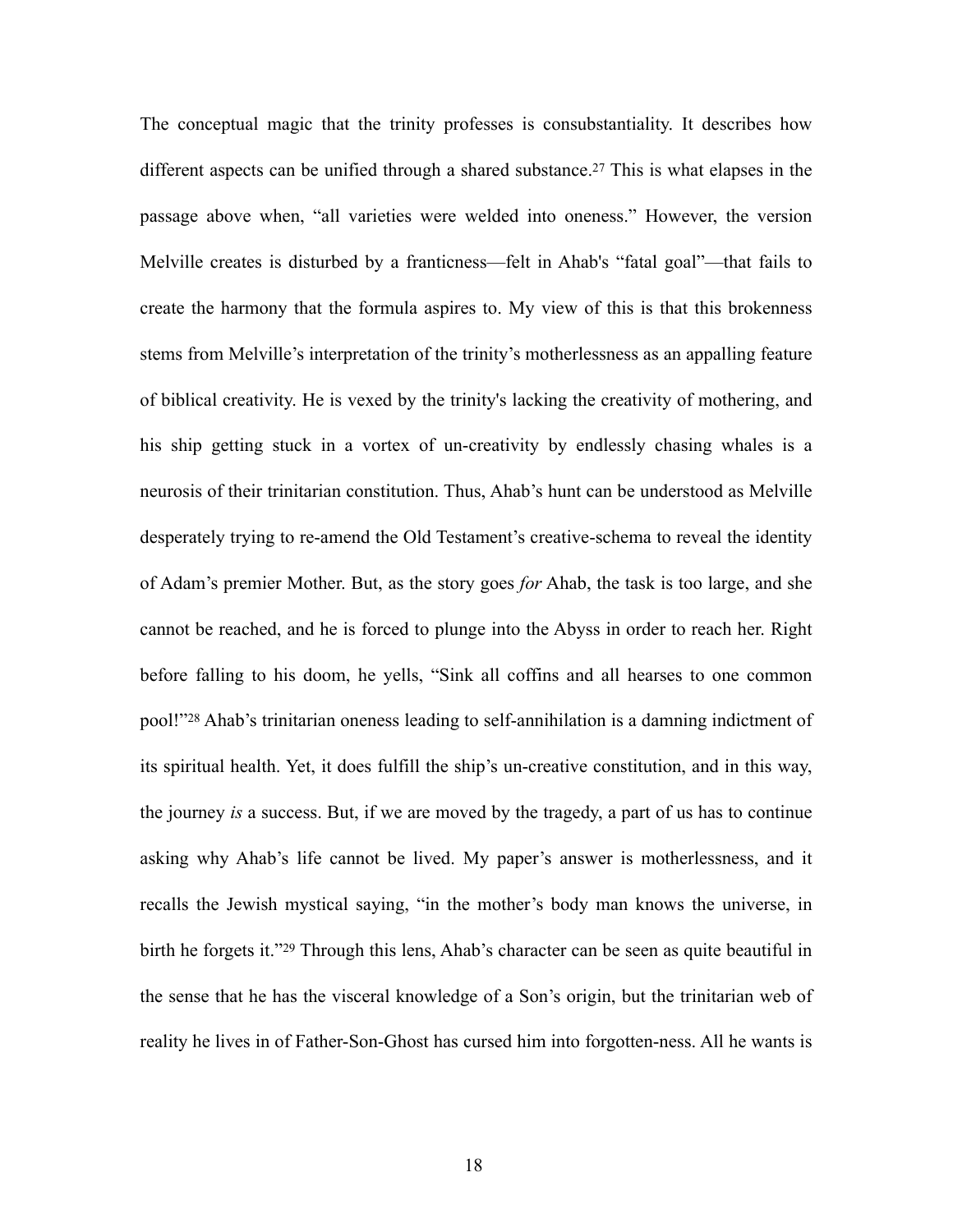to remember and *see* and *touch* his creative beginning (i.e. Creation's Face), and his plunge into the Abyss is his breaking past the mask and finding her in nothingness.

<span id="page-25-3"></span><span id="page-25-2"></span><span id="page-25-1"></span><span id="page-25-0"></span>I need to go further, though, in elaborating on just why it is "fiery waters," in particular, that Melville has concocted to be the Pequod's spiritual agent. It will help make better sense of the ship's trinitarian constitution and Ahab's condition, and it is an important question for me to answer since fire is the substance of the theophany from Chapter 119 "The Candles." My investigation requires rewinding back to Ahab's eponymous profiling in Chapter 28, "Ahab." Here, the before unseen captain steps out onto the deck of the Pequod for the very first time, and he is romantically limned. He is said, first, to look "like a man cut away from the stake, when the fire has overrunningly wastedall the limbs without consuming them." [30](#page-41-11) The reason for his folkloric appearance is expressed through his most salient feature: a "slender rod-like mark, lividly whitish"[31](#page-41-12) that runs down his face and disappears into his clothing. It is the scar from a lightning strike, and it is peculiarly identified as a birthmark. Garnering much gossip, it is said that, "Whether that mark was born with him, or whether it was the scar left by some desperate wound, no one could certainly say," and, "if ever Captain Ahab should be tranquilly laid out . . . then, whoever should do that last office for the dead, would find a birth-mark on him from crown to sole.["](#page-41-13) [32](#page-41-13) This is a kind of second birth that overshadows Ahab's first. The latter is divulged by Peleg in Chapter 16 "The Ship"—giving further evidence for Ahab's hunt being rooted in a cry for his lost mother: "Captain Ahab did not name himself. 'Twas a foolish, ignorant whim of his crazy, widowed mother, who died when he was only a twelvemonth old."[33](#page-41-14)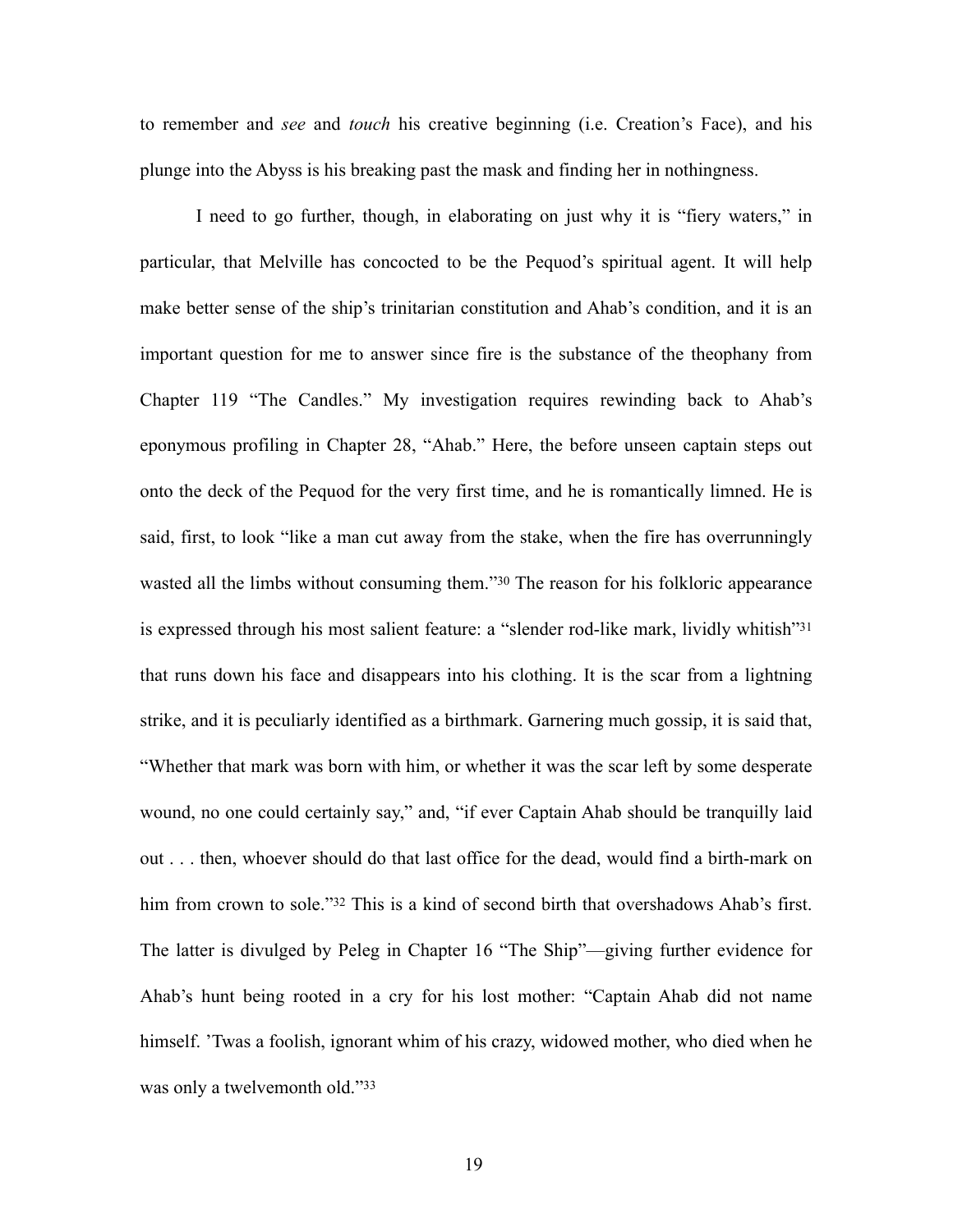For why Melville, an utmost scholar of Western mythology, decided to brand Ahab with a lightning strike is because the father of the Roman sky is Jupiter, and his weapon of choice is the thunderbolt. For my trinitarian framework, this means that the act of Ahab's having been struck by plasmic fire is analogous to Yahweh's breathing life into Adam in that both are a Father monologically creating a Son with a spiritual agent. Therefore, Ahab re-creates his own beginning when passing around the "fiery waters" to adopt his crew into a Father-Son relationship of a similar substance. Both instances effectively circumvent the natural-bearing womb, and the Old Testament is quite explicit about its womb-phobia when Eve is expelled from the Garden of Eden. When handing down her judgment, Yahweh, cursing motherhood, tells her, "I will greatly multiply thy sorrowand thy conception; in sorrow thou shalt bring forth children." $34$  These lurid details come to a head in Chapter 133 "The Chase—First Day," when the White Whale makes his climactic entrance, and Jupiter—Ahab's Father-figure—is seated in the comparison. I find it to be a revelatory moment for Fatherhood and how it sheds a drastically different light onto Ahab's origin story:

<span id="page-26-1"></span><span id="page-26-0"></span>Not the white bull Jupiter swimming away with ravished Europa clinging to his graceful horns; his lovely, leering eyes sideways intent upon the maid; with smooth bewitching fleetness, rippling straight for the nuptial bower in Crete; not Jove, not that great majesty Supreme! did surpass the glorified White Whale as he so divinely swam.[35](#page-41-16)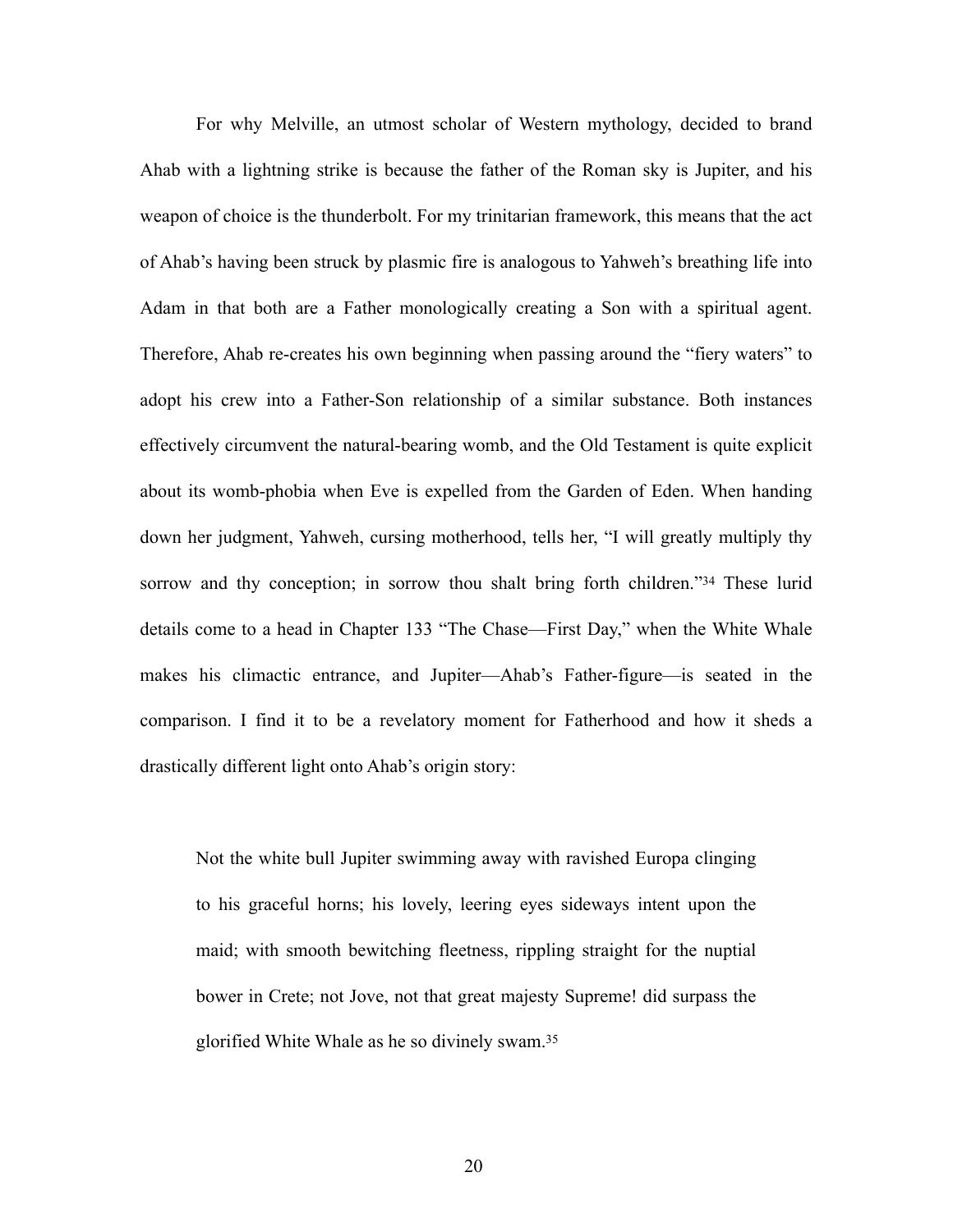This description is unique in that it features the feminine when introducing the most masculine force in the novel; and an alarm should go off whenever the feminine is mentioned in *Moby-Dick*. The White Whale's grand entrance importantly identifies the white-haired creature with the same Jupiter of white-fire that made the birthmark that Ahab wears on his body. It solidifies the Father-Son relation between Ahab and the White Whale and helps explain his disregard for its fleece's hot, blinding whiteness since it triggers the trauma of his lightning strike. However, the novel's view of Fatherhood is indicted on a terrible charge in this ghastly scene by having "ravished Europa" being raped by the story's overshadowing paternal figure. And it causes Ahab's origin-story to take on quite a different image than the one in Chapter 28. If the White Whale's entrance is any hint toward the truth of Ahab's trinitarian beginning, it points to a much more violent crime than a simple strike from a skyfather's bolt. For my argument of the trinity veiling the feminine with spirit, it follows that Ahab's birthmark is a cover for a much more gruesome and sadder story; and the same can be said of Adam's "breath of life." As I will show when looking at Chapter 119 "The Candles" and the *Creation of Adam*, trinitarian creation necessitates the feminine's creative power being exploited by the father, and the evidence here is that Ahab and Adam are more akin to sons of rape than being created by a father monologically; though the latter is a much more palatable story to swallow for the believers of a moral faith.

Knowing that Melville is working within a trinitarian framework and that Jupiter's fire created Ahab, we can now look at the burning theophany that Ahab

21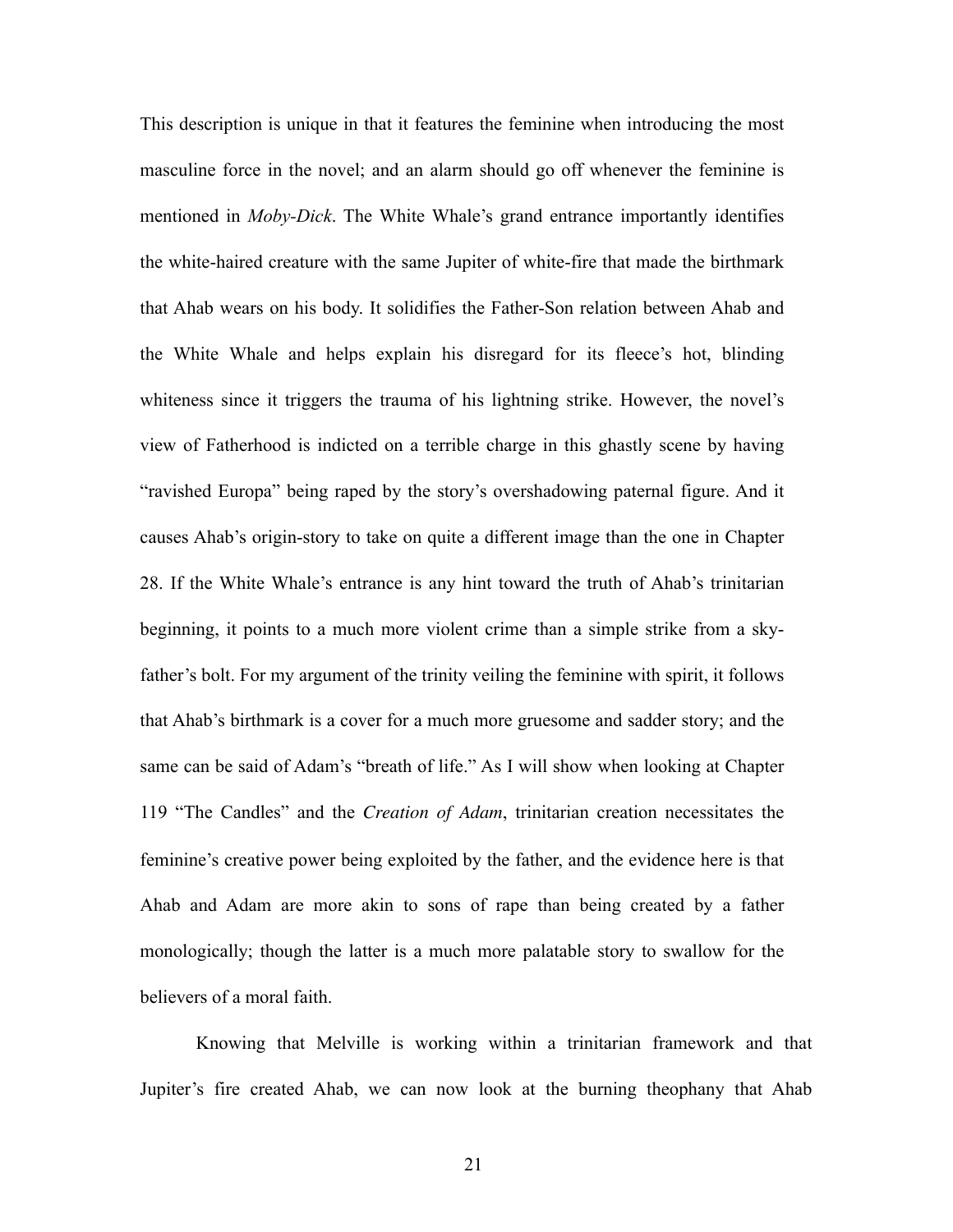addresses as his "fiery father" in Chapter 119 "The Candles" with the proper context and understanding. To introduce it, I will briefly consider the Old Testament's own Burning Bush theophany in Exodus 3 to consider why the face of god finds expression in this elemental medium, and I will articulate the contrast between the movements of Moses' and Ahab's faces when met by their respective phantom of flames. Following this, I will introduce Ahab's speech and zoom in on Part 2 of it—focusing on its interwoven poetry and choreography. Finally, I will draw a few comparisons between Ahab's speech and Michelangelo's the *Creation of Adam—*emphasizing both their trinitarian compositions and the role that hands and faces play in their dramatic actions—and then, we will be done.

Let me first start with the moment in question from Exodus 3, Verses 2-6. It is after Moses has led his father-in-law's flock into the desert and reached as far as Mount Horeb:

**2** And the angel of the LORD appeared unto him in a flame of fire out of the midst of a bush: and he looked, and, behold, the bush burned with fire, and the bush *was* not consumed.

**3** And Moses said, I will now turn aside, and see this great sight, why the bush is not burnt.

**4** And when the LORD saw that he turned aside to see, God called unto him out of the midst of the bush, and said, Moses, Moses. And he said, Here *am* I.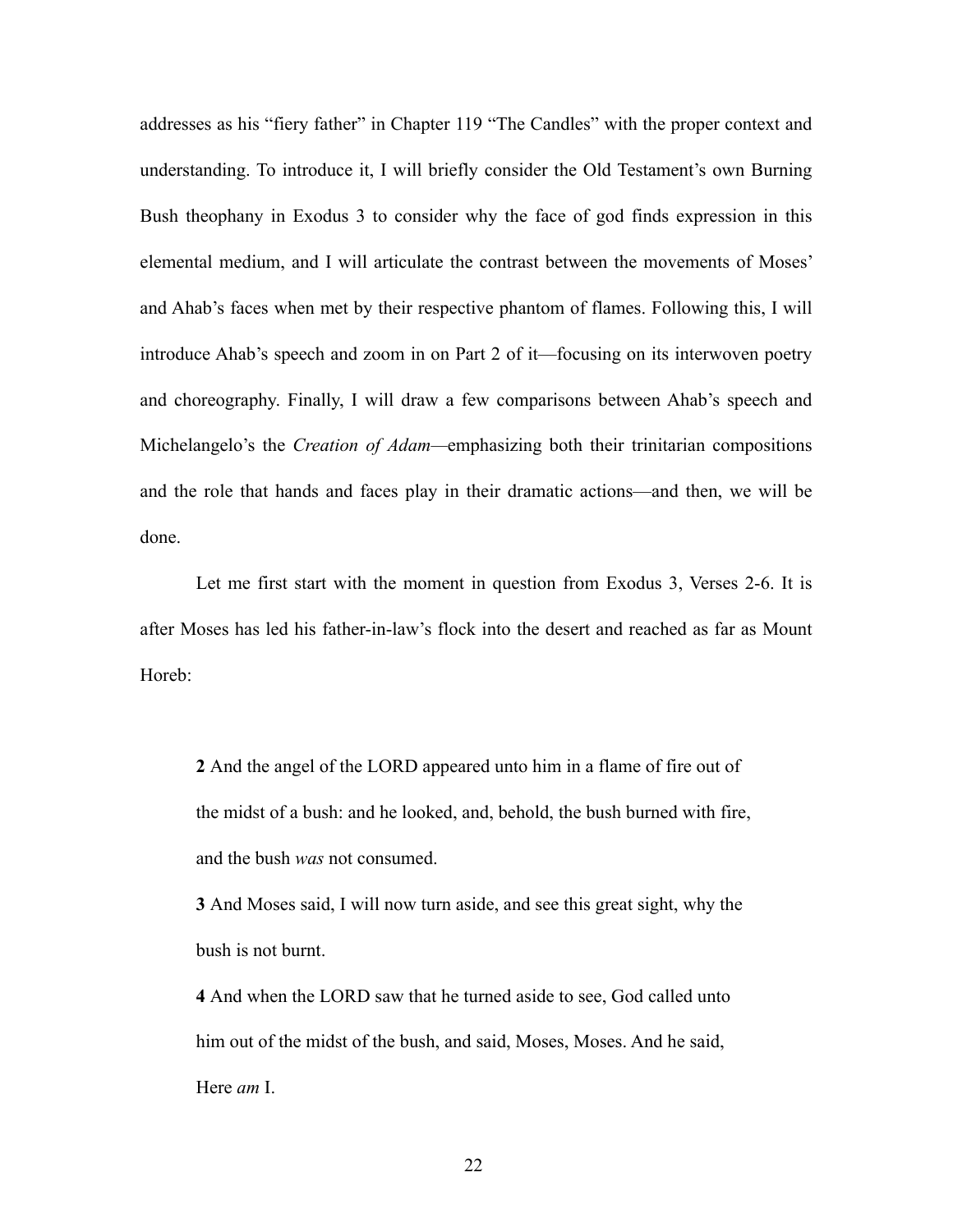**5** And he said, Draw not nigh hither: put off thy shoes from off thy feet, for the place whereon thou standest is holy ground.

<span id="page-29-0"></span>**6** Moreover he said, I *am* the God of thy father, the God of Abraham, the God of Isaac, and the God of Jacob. And Moses hid his face; for he was afraid to look upon God[.36](#page-41-17)

<span id="page-29-1"></span>Having already established that the movements of Moses' face are of supreme literary value and meaning, both for Melville and students of literature, then asking why Moses covers his face is profitable. When recognizing it is Yahweh who has appeared unto him in the form of a preternatural flame, Moses' gut reaction to hide his face reveals that he is "afraid to look upon God." This is the litmus test for a pious prophet because hiding one's face signals faith in a god-fearing man. And this is what Yahweh wants more than anything else; he tells us as such when giving Moses the Ten Commandments: "For thou shalt worship no other god: for the LORD, whose name *is* Jealous, *is* a jealous God.["37](#page-41-18) This is consistent with what Yahweh has already said regarding his being *seen* in Exodus 33:20: "Thou canst not see my face: for there shall no man see me, and live." Thus, for the reader of the Book of Exodus in the King James Bible, the thin-skinnedness of Yahweh's power as a personality crystallizes foremost in his jealous face-image, and the human eyes—the two diamonds of the face-image—are the avenue for undermining him. A burning bush is an apparition that delivers this challenge to human eyes through fire's visual expression as a bright and burning energy. It is an appropriate medium for a jealous god who expresses themselves foremost in visual language. The strategy of both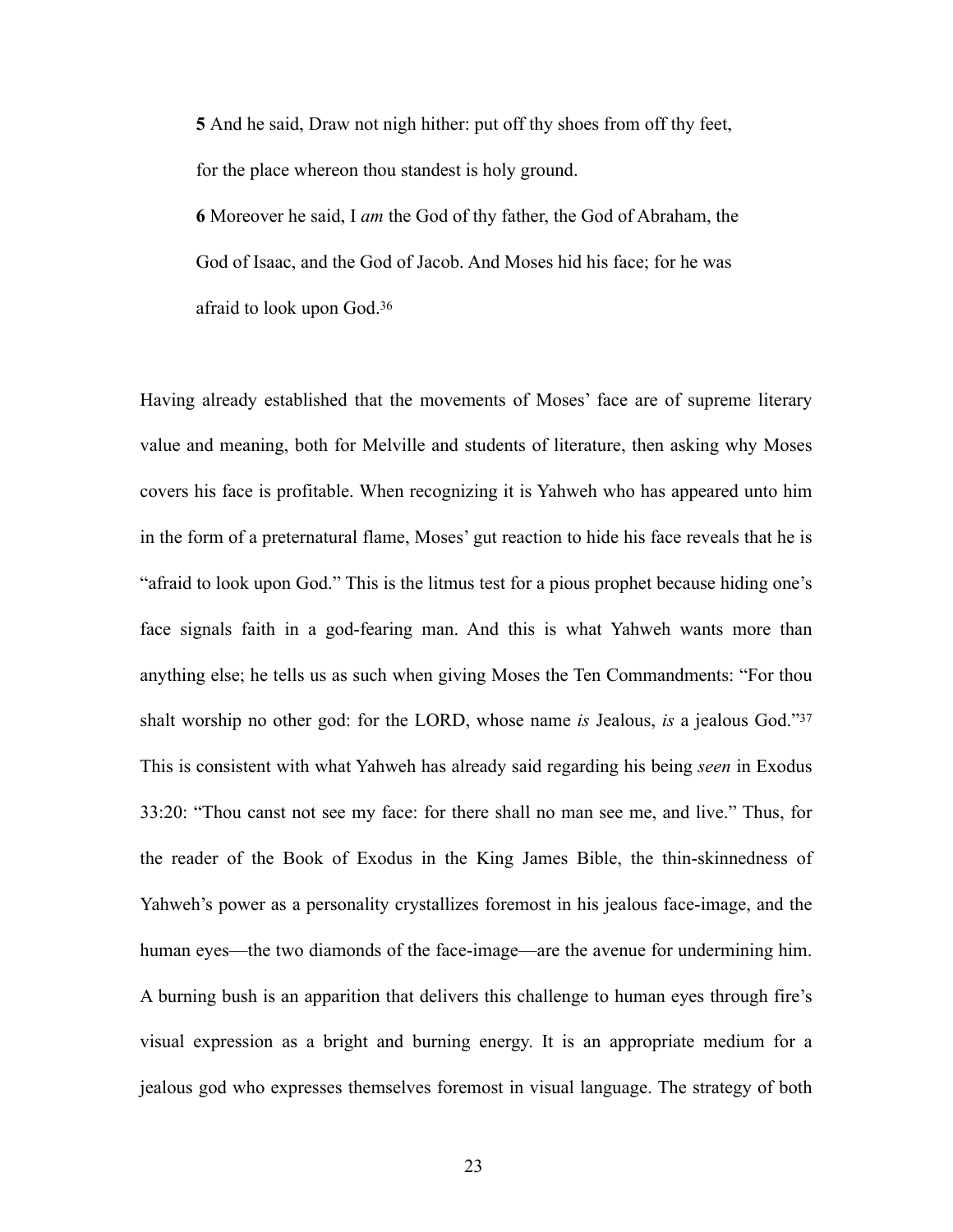Yahweh and the White Whale is to inspire fear through their appearance, and the flamey medium is the most qualified candidate from the elemental priesthood for this performance.

<span id="page-30-0"></span>By reading the Old Testament's most famous burning theophany, the mind begins to become attuned to fire's distinctness for arresting the sense of sight. This is a helpful gateway for beginning to read Melville's own burning theophany in Chapter 119 "The Candles" and being able to pick up on a similar visual emphasis. At the point in the story where it occurs, the Pequod is nearing its tragic end, and it is floating off the Japanese Coast where the specter of the mighty Typhoon haunts. It is an astounding chapter of world literature with its apocalyptic storm vision, and it is of a magnitude that finds small company with the likes of the whirlwind theophany in the Book of Job and the tempest on the heath in *King Lear*.<sup>[38](#page-41-19)</sup> And just before the drama gets into full swing, Melville supplies a very clever explanation for the theophany's appearance: because the ship has been harvesting spermaceti oil from sperm whales, it has inevitably spilled in the process, and as a result, the oil has been absorbed into the ship's wood, and the mastheads have sucked it up like sap in a great tree. So, when the typhoon hits and an electric field is charged, the mastheads combust like a three-headed candelabra burning titan-sized flames. Once this has happened, the intuition written in Ahab's body by the scar he bears senses the nature of the event, and he steps forward to confront it:

"Aye, aye, men!" cried Ahab. "Look up at it; mark it well; the white flame but lights the way to the White Whale! Hand me those

24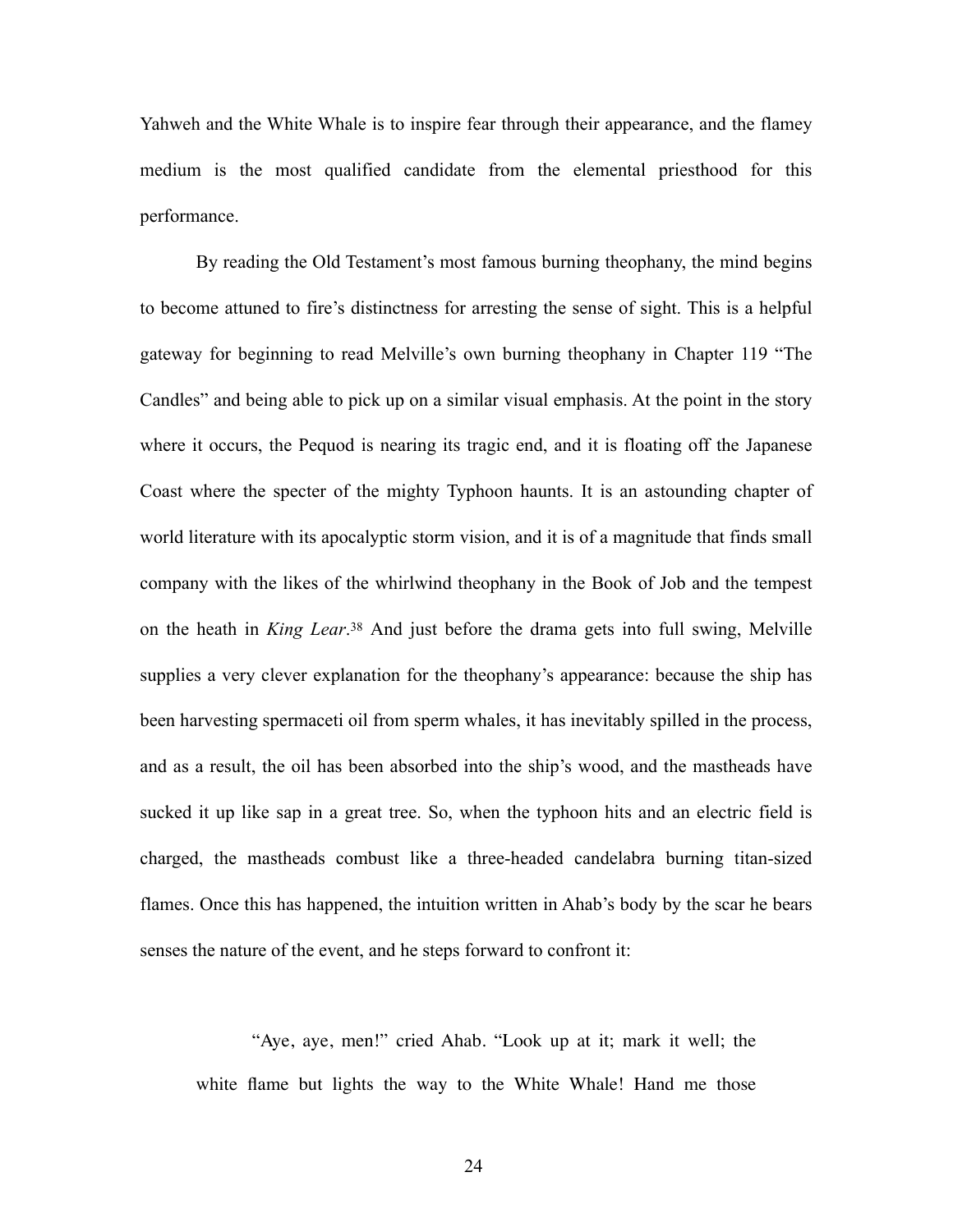mainmast links there; I would fain feel this pulse, and let mine beat against it; blood against fire! So."

<span id="page-31-0"></span>Then turning—the last link held fast in his left hand, he put his foot upon the Parsee; and with fixed upward eye, and high-flung right arm, he stood erect before the lofty tri-pointed trinity of flames.<sup>[39](#page-41-20)</sup>

Following in the same spirit of Ishmael's insurgent response to Yahweh's hint about his face by saying that "he has no face," Ahab responds to Moses' pious act of hiding his face before the burning theophany by inversely throwing his right up to it—"with fixed upward eye"—and commanding his child soldiers to do the same—"Look up at it." This is a significant divergence that we have already touched on but, because it so important for my interpretation of Melville's re-reading of Exodus, I want to hammer it in. It is an inversion that gets at the heart of Melville's religiously subversive text, and it is no better represented than by Ahab's face-image being thrown up to the face of god. The action's intensity is augmented by Ahab's face being printed with the most ungodly iconography. This fact is expressed in one of the loveliest treasure-pieces of descriptive literature with Melville writing, "And not only that, but moody stricken Ahab stood before them with a crucifixion in his face; in all the nameless regal overbearing dignity of some mighty woe.["](#page-41-21) $40$  Knowing Ahab walks through the world with the death of god beaming from his visage makes throwing it up to his fiery father stand in such diametric opposition to Moses hiding his.

<span id="page-31-1"></span>After taking his dramatic pose for his oration, Ahab begins Part 1 of his two-part speech. However, since my focus is on Part 2, I will have to just briefly underscore a few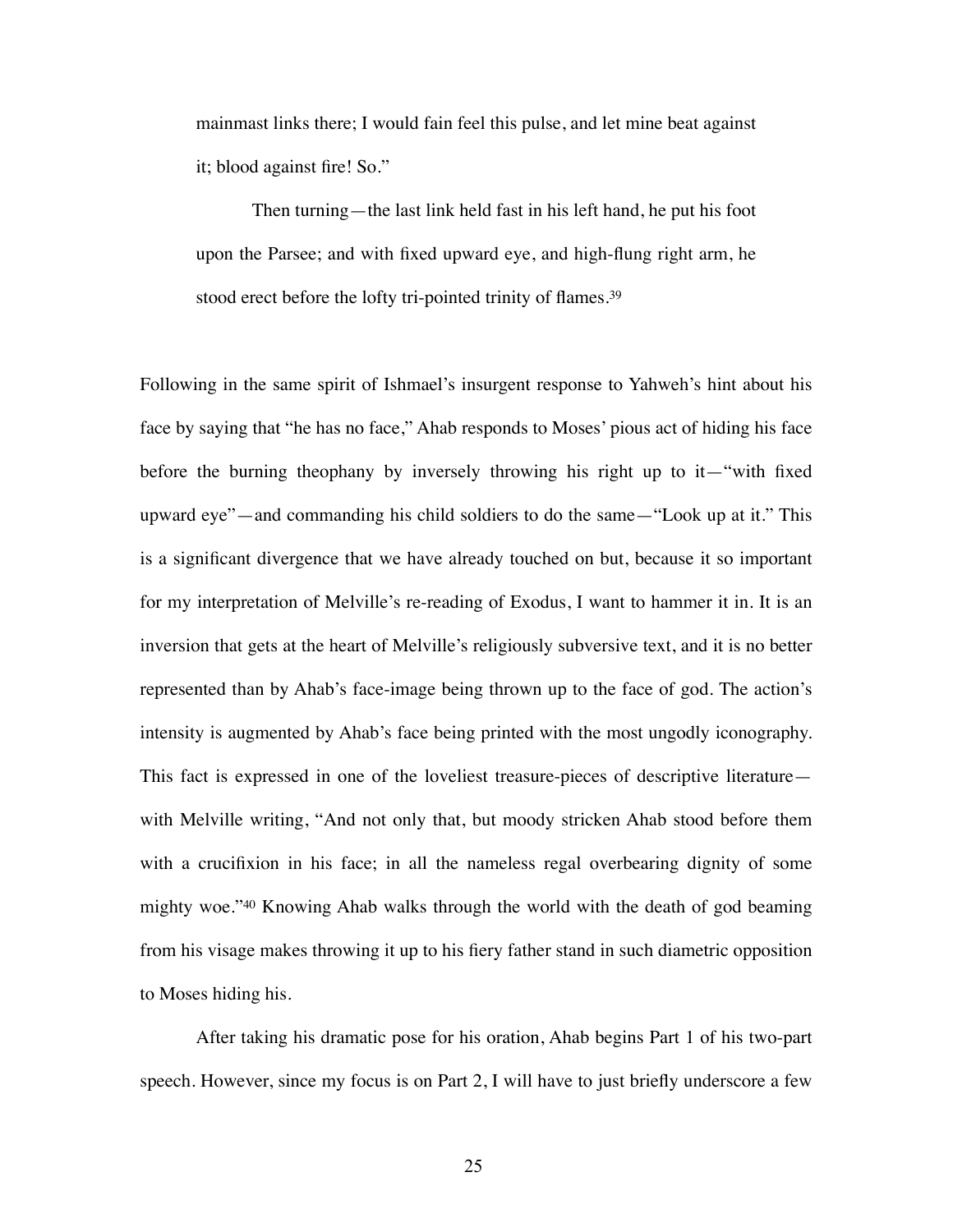<span id="page-32-1"></span><span id="page-32-0"></span>points regarding it. It begins with Ahab acknowledging that the fiery apparition before him is the one who gave him the scar that runs down his frame. He says, "till in the sacramentalact so burned by thee, that to this hour I bear the scar." $41$  And he bookends Part 1 by reaffirming their relation, saying, "Oh, thou clear spirit, of thy fire thou madest me, and like a true child of fire, I breathe it back to thee" $42$ [;](#page-41-23) if there was any lingering doubt as to who Ahab's father was, this should alleviate it. In between these bookends, Ahab gestures to the feminine by saying, "yet while I earthly live, the queenly personality lives in me, and feels her royal rights.["](#page-42-0)[43](#page-42-0) His identification with the feminine in the face of his fiery father anticipates the cry he will subsequently make for his mother in Part 2 of his speech. But there is an important stage-direction beforehand:

<span id="page-32-3"></span><span id="page-32-2"></span>[*Sudden, repeated flashes of lightning; the nine flames leap lengthwise to thrice their previous height; Ahab, with the rest, closes his eyes, his right hand pressed hard upon them.*][44](#page-42-1)

After beginning the speech with "high flung right arm" and "fixed upward eye," Ahab retracts his right arm in order to shield his vision from the leaping flames with his right hand. It is yet another inversion of what Yahweh tells Moses in Exodus 33: "And it shall come to pass, while my glory passeth by, that I will put thee in a clift of the rock, and will cover thee with my hand while I pass by." Because Ahab is one to disobey, his *own* hand has to be forced upon him to stop him from looking. There is a certain irony to this; the fiery father is intent on covering that terrible crucifix beaming from him. However, there is a catch. Although Ahab has his right limb and mortal eyes neutered, he manages to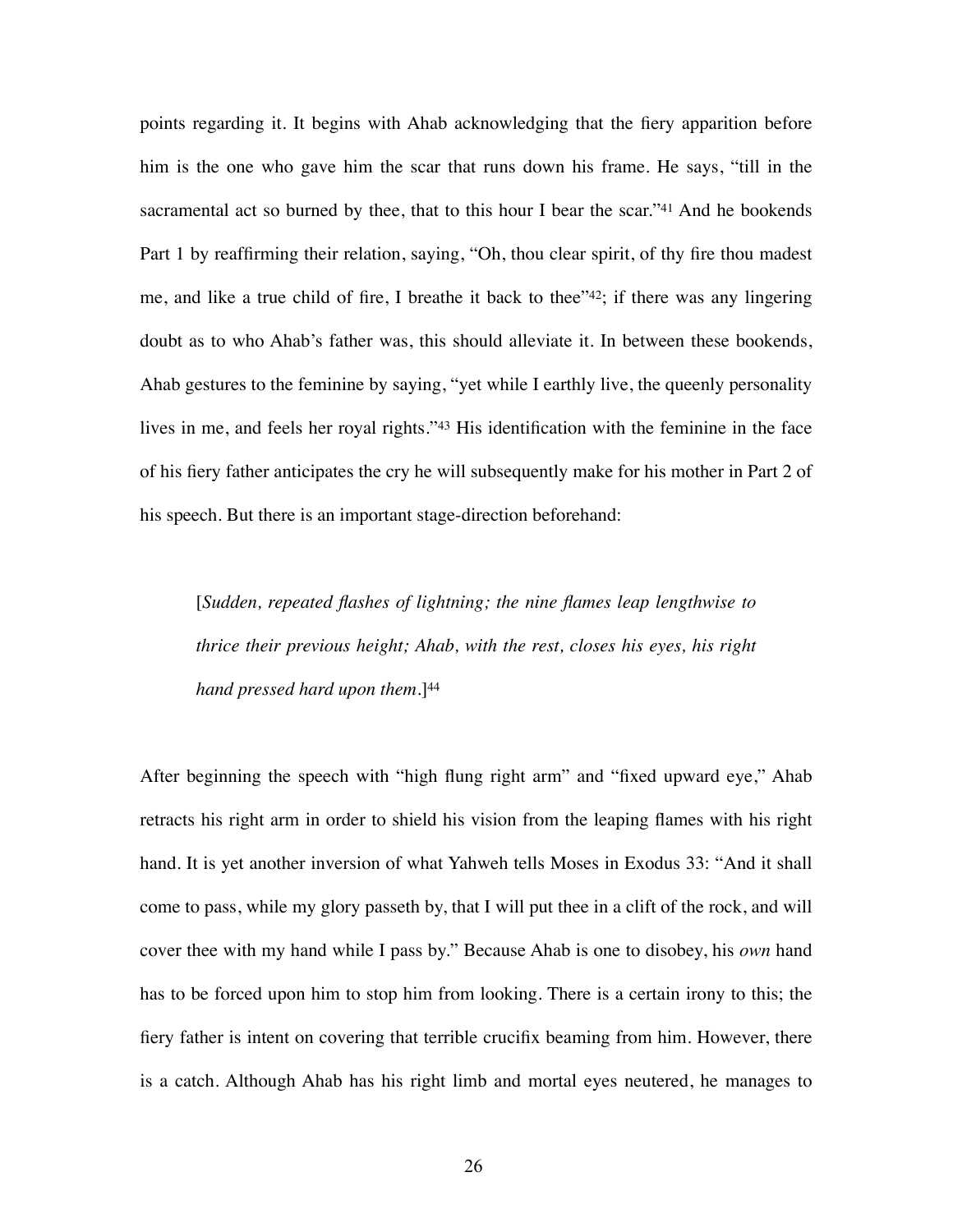<span id="page-33-0"></span>continue *reaching* and *seeing*. The cause lies in the choreographic details. When Ahab was preparing to speak, he asked for the mainmast link. He said, "Hand me those mainmast links there; I would fain feel this pulse, and let mine beat against it; blood against fire! So. . . . Then turning—the last link held fast in his left hand.["](#page-42-2) $45$  His holding the mainmast link in his left hand connects him to where the corposants burn above, which allows him to continue reaching even after having to retract his right limb. These details are far from random, and Melville is exhibiting his skill for being quite the orchestrator.

With this said, I am going to include Part 2 of Ahab's speech in-full which comes immediately after the stage-direction has been given. I am going to be paying close attention to Ahab *seeing* while being physically blinded, the movement of his left hand *reaching* after withdrawing the other limb, and the accusation he makes against his father for hiding his mother:

"I own thy speechless, placeless power; said I not so? Nor was it wrung from me; nor do I now drop these links. Thou canst blind; but I can then grope. Thou canst consume; but I can then be ashes. Take the homage of these poor eyes, and shutter-hands. I would not take it. The lightning flashes through my skull; mine eye-balls ache and ache; my whole beaten brain seems as beheaded, and rolling on some stunning ground. Oh, oh! Yet blindfold, yet will I talk to thee. Light though thou be, thou leapest out of darkness; but I am darkness leaping out of light, leaping out of thee! The javelins cease; open eyes; see, or not? There burn the flames! Oh, thou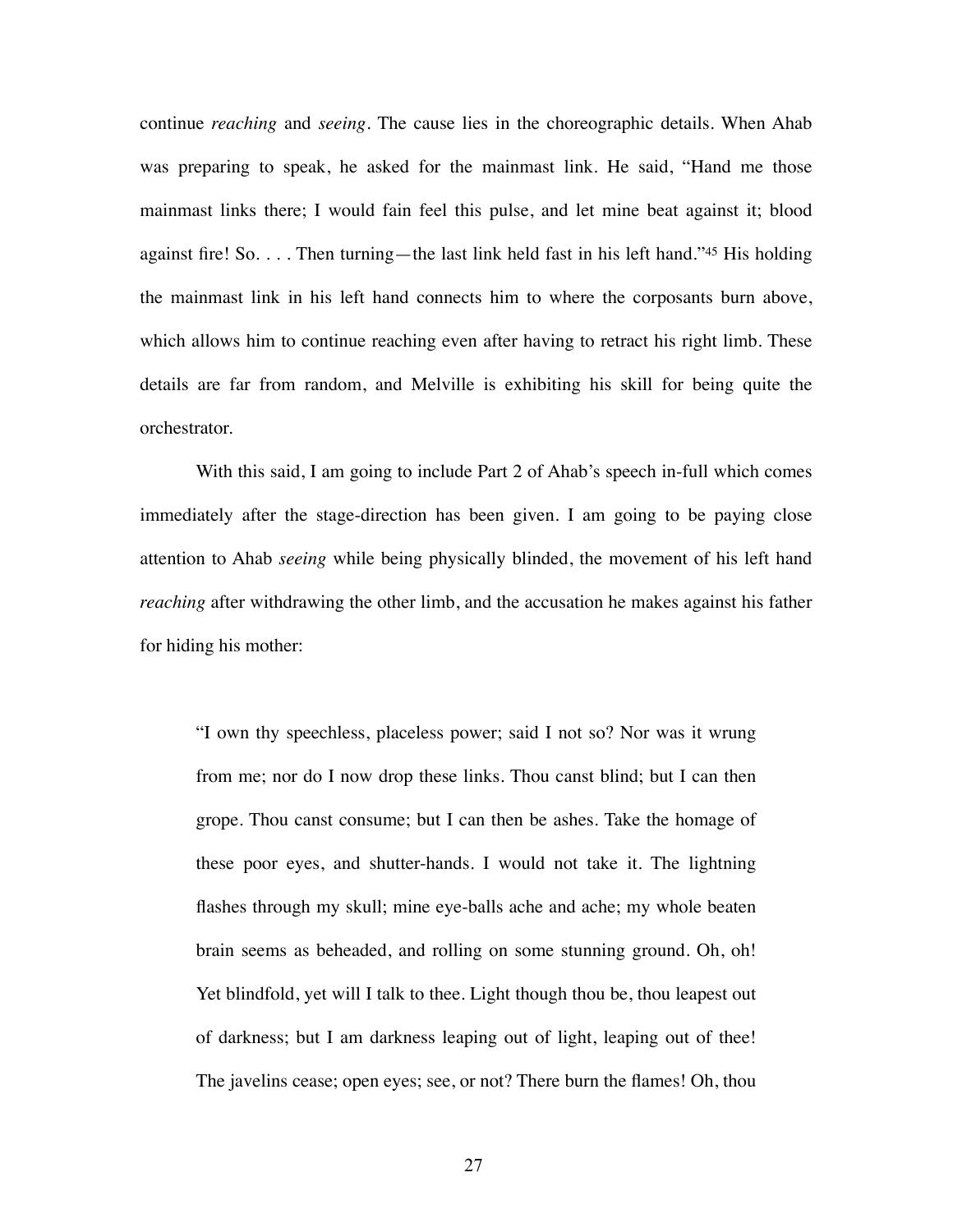magnanimous! now I do glory in my genealogy. But thou art but my fiery father; my sweet mother, I know not. Oh, cruel! what hast thou done with her? There lies my puzzle; but thine is greater. Thou knowest not how came ye, hence callest thyself unbegotten; certainly knowest not thy beginning, hence callest thyself unbegun. I know that of me, which thou knowest not of thyself, oh, thou omnipotent. There is some unsuffusing thing beyond thee, thou clear spirit, to whom all thy eternity is but time, all thy creativeness mechanical. Through thee, thy flaming self, my scorched eyes do dimly see it. Oh, thou foundling fire, thou hermit immemorial, thou too hast thy incommunicable riddle, thy unparticipated grief. Here again with haughty agony, I read my sire. Leap! leap up, and lick the sky! I leap with thee; I burn with thee; would fain be welded with thee; defyingly I worship thee!["46](#page-42-3)

<span id="page-34-0"></span>This is where all the parts of my paper fall into place like a slow-building puzzle. As it relates to my meditation on the hand and face images, Ahab's moment of truth is dramatically staged as a moment of reaching into his cryptic beginning. Although forced to blind himself with his right hand by the leaping flames in the stage-direction, Ahab is able to continue *reaching* and *seeing*; he says, "nor do I now drop these links," and, "Yet blindfold, yet will I talk to thee." My meditation on the hand and face images signals that Ahab is in the act of unveiling—he says, "The javelins cease; open eyes; see, or not?" and my meditation on the trinity says that he is unveiling his spirit-figure, which is fire, for his mother—he says, "But thou art but my fiery father; my sweet mother, I know not.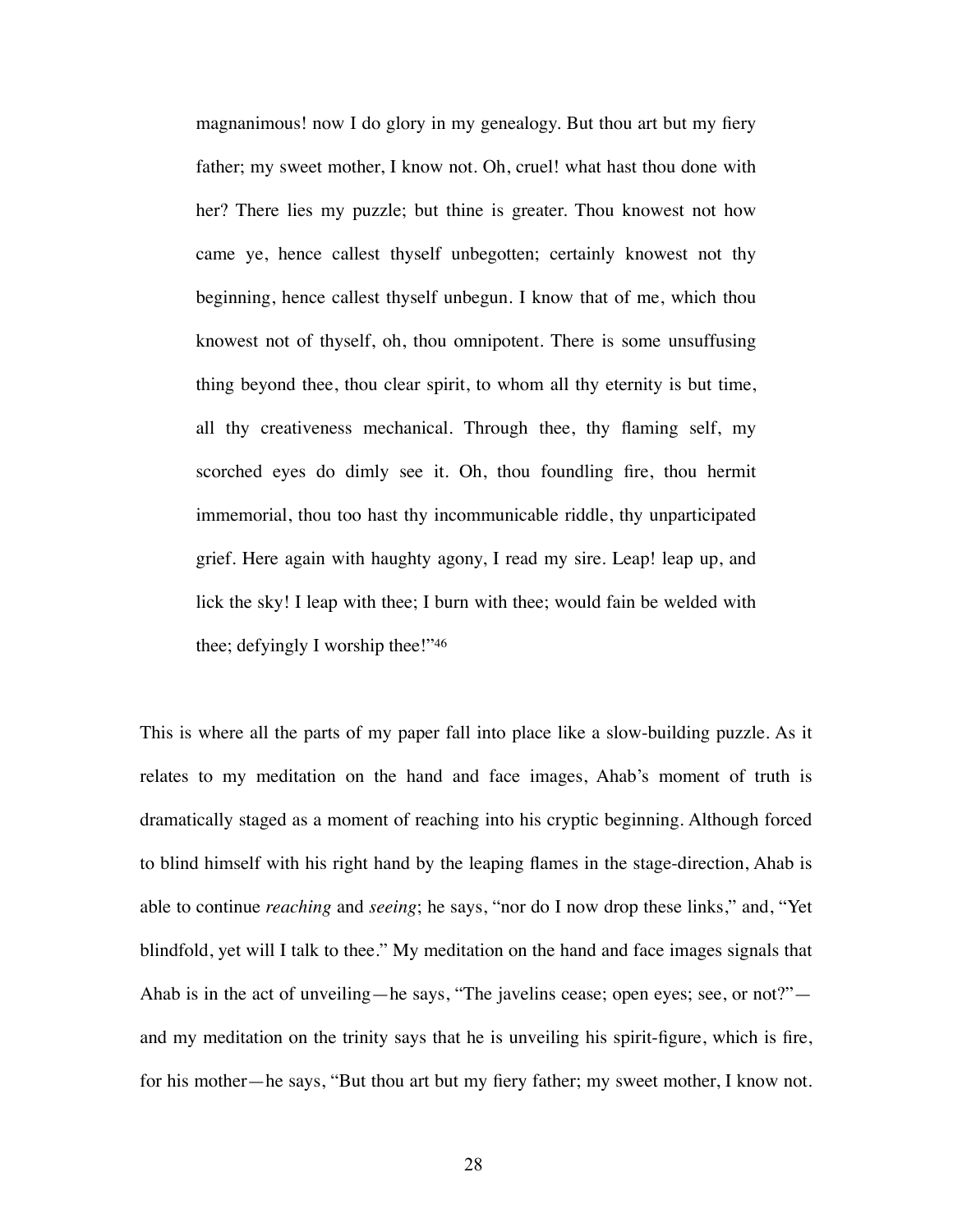Oh, cruel! what hast thou done with her? . . . Through thee, thy flaming self, my scorched eyes do dimly see it." It is an act of the hand trying to *touch* and the eyes trying to *see* the face of his lineage. With the mainmast link in his left hand, he is reaching into the electrically charged theophany atop the mastheads as if the lightning strike that struck him has frozen in time and he has grasped it, lifted it, and is interrogating what is underneath. He looks, and what he sees is the wellspring of Creativity: "There is some unsuffusing thing beyond thee, thou clear spirit, to whom all thy eternity is but time, all thy creativeness mechanical." It is this mechanical creativity that is the germ of Mothering, and it is this mechanical creativity that was covered by the sheet of lightning in his origin story. He is caught repeating it to himself during the three day-chase as if it is the cause for his soul's thirst. At first day's end, Stubb laughs at Ahab's shattered boat, and he quickly retorts, "Man, man! did I not know thee brave as fearless fire (and as mechanical)"; and, at second day's end, Ahab asks his men if they feel brave: ""As fearless fire,["](#page-42-4) cried Stubb. "And as mechanical," muttered Ahab."[47](#page-42-4) Mechanical creativity is what the barren trinity of father-son-spirit lacks. But the centuries of its veneration in Christendom is stacked to such a height in history that it crushes a lone man's effort to topple it.

<span id="page-35-0"></span>To finish this reading, I have to note that Ahab's moment of truth is so uncannily similar to a passage from Jewish theologian Martin Buber's famous *I and Thou* (1923) that I must provide it here. I include it not for analysis but to appreciate it for what it is: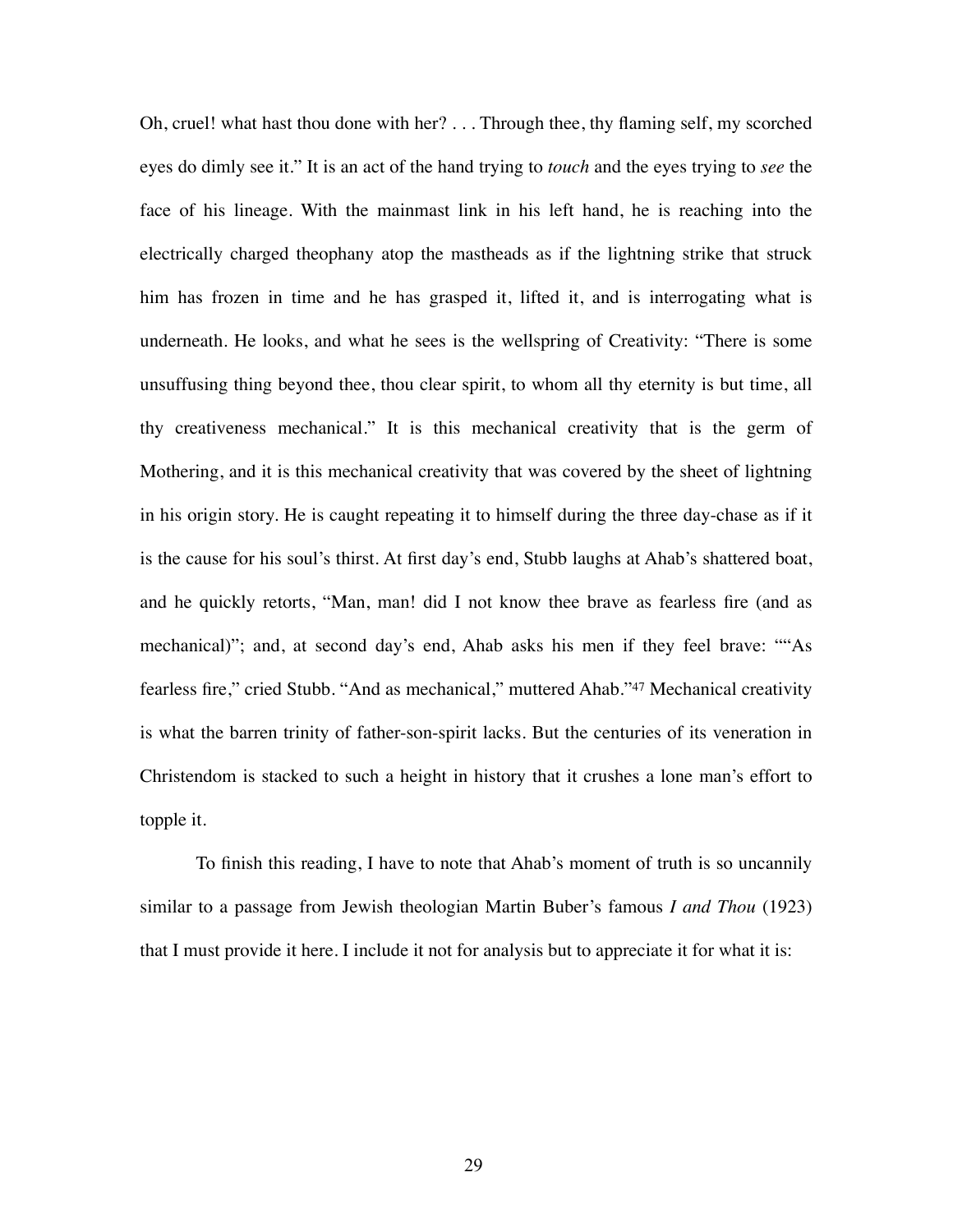Only he who knows relation and knows about the presence of the Thou is capable of decision. He who decides is free, for he has approached the Face.

The fiery stuff of all my ability to will seethes tremendously, all that I might do circles around me, still without actuality in the world, flung together and seemingly inseparable, alluring glimpses of power flicker from all the uttermost bounds: the universe is my temptation, and I achieve being in an instant, with both hands plunged deep in the fire, where the single deed is hidden, the deed which aims at me—now is the moment[.48](#page-42-5)

<span id="page-36-0"></span>The backbone of my argument thus far has been that Ahab is a direct descendant of Adam and that he possesses Adam's unique trait of being the Old Testament's archetypal Son whose birth is defined by its Motherlessness. I have demonstrated that this Motherless Creation is a result of the doctrine of the trinity and that this doctrine's falseness is the source of Ahab's despair. I have identified that the spirit of Ahab's creation, as it is known to him, is a lightning strike that veiled his mother during his cryptic origin story. Next, I showed that he reaches past a curtain of fire in Chapter 119 "The Candles" in order to try and lift the spirit of his creation to try and reach her; and I gave special attention to the movement of his hand and face images to articulate the struggle through a framework of spiritual reaching and seeing. Now I will close my paper by proposing that this same dramatic monologue of Ahab's has been recorded in a single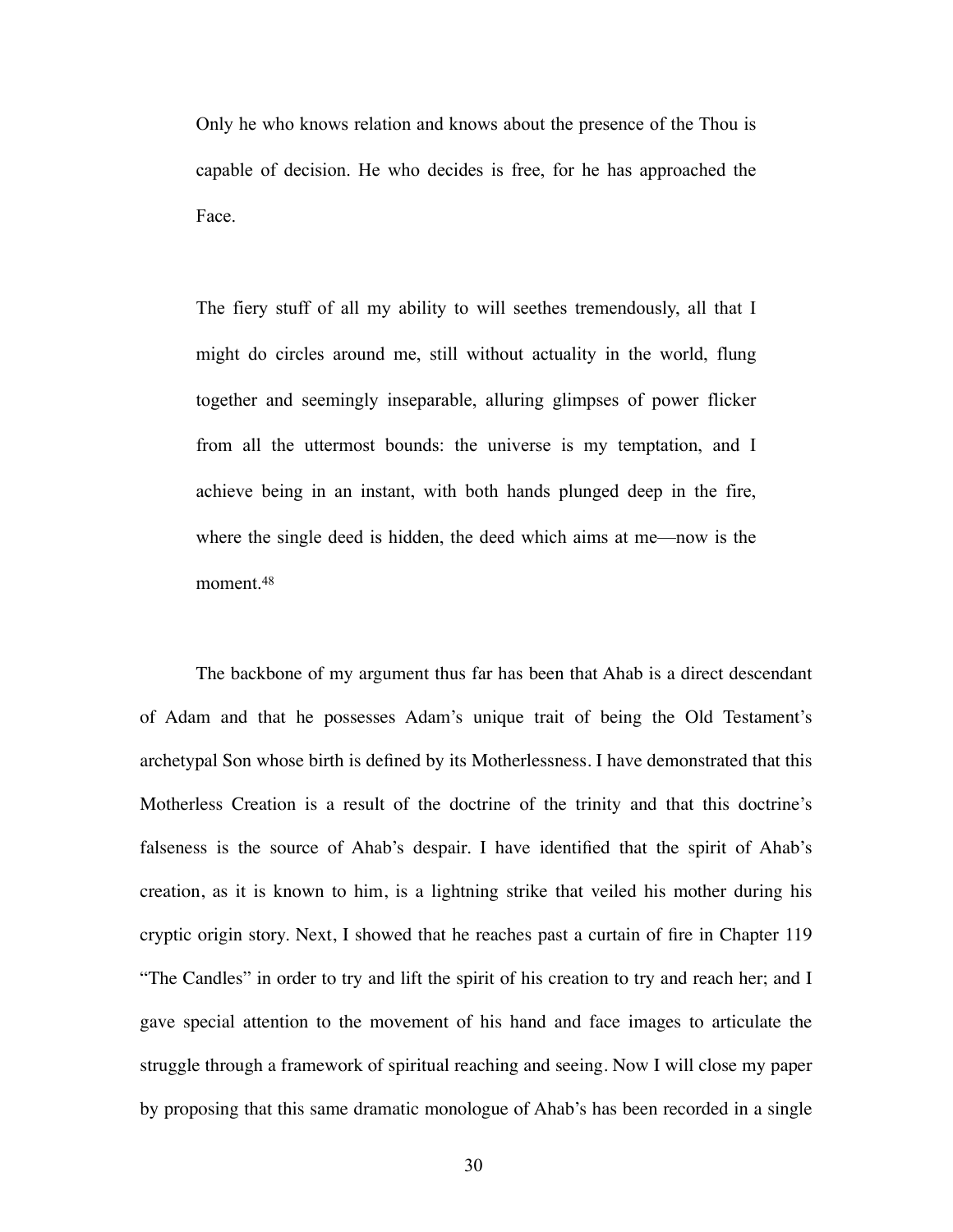frame. It is Michelangelo's *Creation of Adam* which I believe Ahab has just beautifully described; and it is Michelangelo's *Creation of Adam* which I believe so exquisitely visualizes Ahab's poetry.

To briefly situate the masterpiece, the *Creation of Adam* is one of the scenes painted in concert across the Sistine Chapel's ceiling by Michelangelo between 1508-1512 in Vatican City. As the scene goes, Adam is lying on the ground at the edge of a cliff, and his posture is defined by its moroseness due to his being only a mold of lifeless clay yet to be given "the breath of life" and made into a living soul. God the Father is flying across from him at an upward angle on a flying cloud of Creation supported by a host of angels. The Father's right arm and hand are outstretched toward Adam, the Son, whose left arm and hand are reaching back toward the cloud floating across from him. What distinguishes the two appendages is that, whereas the Father's is firm and erect, Adam's is limp and languid. The Father and Son's extended limbs meet with an Air-of-separation suspended between their not-yet-touching fingers. The painting's trinitarian composition of Father-Son-Ghost expresses its oneness of consubstantiality at this point of convergence.

However, as my discussion of the trinity revealed, this Air-of-separation is the devious "breath of life" that veils the feminine during Creation. It is what distracts the viewer from the exploited creative-source of the painting, which is the Woman at the Father's left hand. This is whom Adam is truly reaching out for like a babe out of the womb flailing. Adam's act of reaching with his left hand identifies him with the Woman at the Father's left hand, and the feminine's association with the left hand is due to the Son always being seated at the right hand of the Father as a place of prestige in the Holy Bible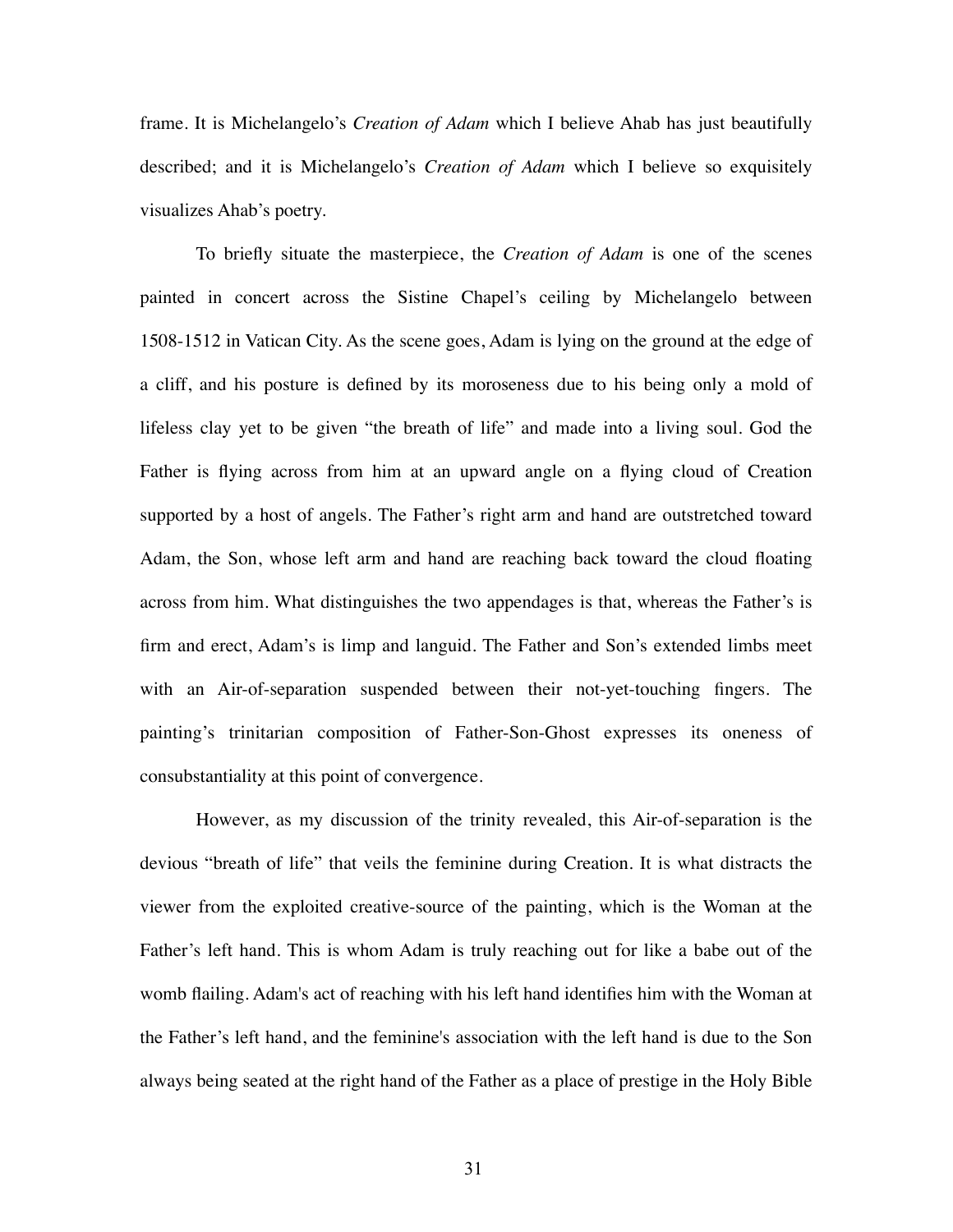<span id="page-38-0"></span>—the hand that is reaching out to Adam in this painting. Therefore, the left hand is a place for shadows and unrecognized forces, and this fits the feminine's lack of recognition in the trinity. Milton agrees, and he goes as far to specify that Eve is born from Adam's left rib—"Who stooping op'nd my left side, and took / From thence a Rib" —and that Satan's daughter, Sin, sprung from the left side of his head—"Threw forth, till on the left side opening wide.["](#page-42-6)<sup>[49](#page-42-6)</sup> This gives new meaning to why Ahab holds onto the mainmast link with his left hand and lowers his right to shield his eyes. Ahab's lowering of his "high flung right arm" when intimidated by his fiery-father is the suppression of his dominant, erect, and masculine side and his continued reaching with his left hand by holding the mainmast link is a kind of shadow-reaching that permits him to reach into the beyond.

The most astounding feature of Michelangelo's painting may be the Mother's face, and this paper's title is indebted to her expression. Unlike the Father and Adam who are half-faced and lone-eyed, the Mother is afforded a full face and her two eyes are wide open and directed at Adam in his act of reaching as if she wants to hold him too. When Ahab wails, "Through thee, thy flaming self, my scorched eyes do dimly see it," one can only guess that Ahab's mother is staring back at him like this. In addition to staring, the Mother is naked like Adam is, yet unlike the Father who is clothed in a flowing dress of a rosy-pink hue. Ahab's accusations against his father's dishonesty crystallize in this feature. The Father's being clothed suggests that *he* is the one who has just been expelled from Eden, and the sentiment is generally correct; he *is* ashamed, and he *is* hiding something; and Ahab has identified it: "But thou art but my fiery father; my sweet mother, I know not. Oh, cruel! what hast thou done with her?" What the Father is hiding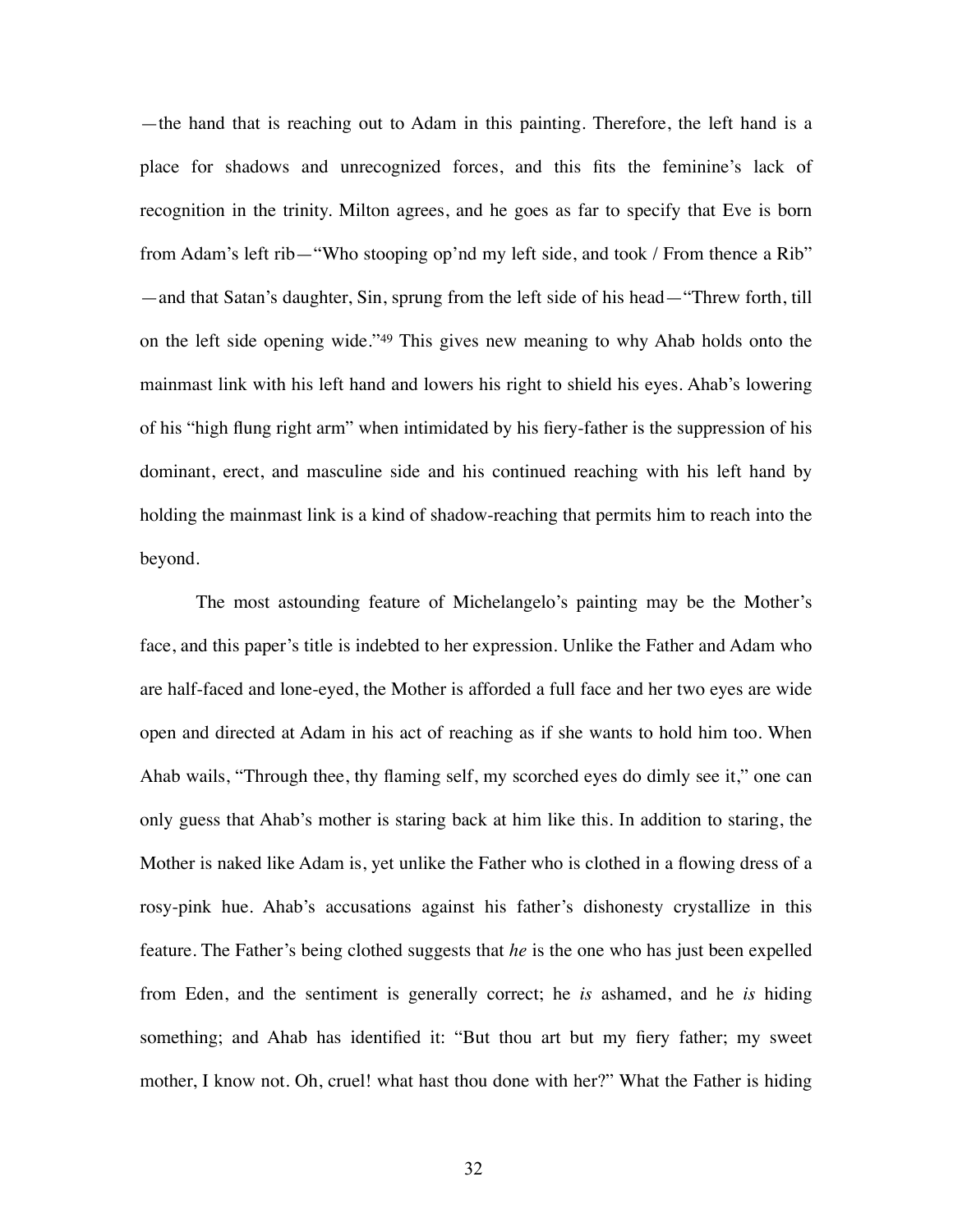is his exploitation of the feminine during the creative process. The Father has appeared unto Adam in such a way that, from Adam's point of view, all he can see is the Father reaching out to him. His curse growing up will be thinking that a Father's erect and outstretched arm was the only thing responsible for his birth; and this is the correlative for Ahab and his lightning strike. But as Ahab has noted, this cannot be right, and the painting holds the truth. For the Father to extend and reach out his arm to Adam from the cloud he flies on, he needs to anchor his other arm onto something in the cloud. He does, and he wraps it around the Woman at his left hand so that if she truly was not there, or if she vanished, the Father would *fall* and Adam would finally see the hidden face that neither he nor Ahab have been able to reach.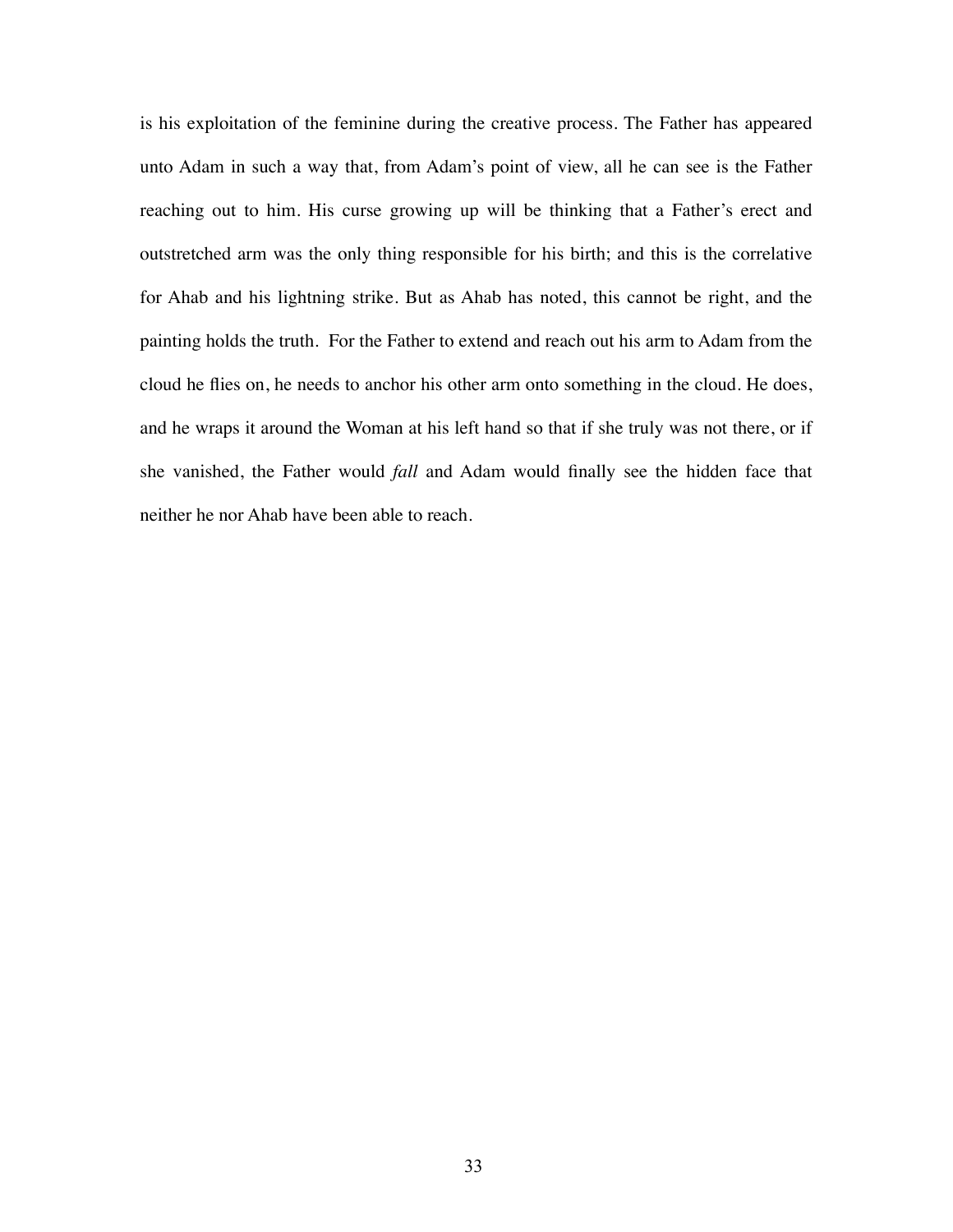### NOTES

<span id="page-40-0"></span><sup>1</sup> Genesis 16-21 (King James Version).

<span id="page-40-1"></span><sup>2</sup> Herman Melville, *Moby-Dick; or The Whale*, ed. Harrison Hayford and Hershel Parker (New York & London: W.W. Norton & Company, Inc., 1967), Chapter 119 "The Candles," p. 417.

<span id="page-40-2"></span><sup>3</sup> Ibid., Chapter 41 "Moby Dick," p. 160.

<span id="page-40-3"></span> John Milton, *Paradise Lost*, (New York: The Crowell-Collier Publishing Company, fifth 4 printing, 1967), 1:44-49, p. 17; and Herman Melville, *Moby-Dick; or The Whale*, Chapter 135 "The Chase—Third Day, $\overline{p}$ " p. 469.

<span id="page-40-4"></span><sup>5</sup> Job 1:21 (King James Version).

<span id="page-40-5"></span><sup>6</sup> Herman Melville, *Moby-Dick; or The Whale*, Chapter 1 "Loomings," p. 12.

<span id="page-40-6"></span><sup>7</sup> Ibid., Chapter 86 "The Tail," p. 318.

<span id="page-40-7"></span> *Udāna: Exclamations*, Translated by Ṭhānissaro Bhikkhu, 6:4 Sectarians (1) (Tittha Sutta), [8](#page-11-0) pp. 95-97.

<span id="page-40-8"></span>Exodus 33:20-23 (King James Version). [9](#page-12-0)

<span id="page-40-9"></span><sup>10</sup> Herman Melville, *Moby-Dick; or The Whale*, Chapter 41 "Moby Dick," p. 160.

<span id="page-40-10"></span> Exodus 12 (King James Version); and Herman Melville, *Moby-Dick; or The Whale*, Chapter 11 2 "The Carpet-Bag," p. 18.

<span id="page-40-11"></span>Exodus 34: 29-35 (King James Version). <sup>12</sup>

<span id="page-40-12"></span><sup>[13](#page-15-1)</sup> Deuteronomy 34:10 (King James Version).

<span id="page-40-13"></span><sup>14</sup> Herman Melville, *Moby-Dick; or The Whale*, Chapter 1 "Loomings," p. 16.

<span id="page-40-14"></span><sup>15</sup> Herman Melville, Dedication to *Pierre: or, The Ambiguities*, ed. Henry A. Murray (New York: Hendricks House, Inc., 1962).

<span id="page-40-15"></span><sup>16</sup> Herman Melville, *Moby-Dick; or The Whale*, Chapter 41 "The Whiteness of the Whale," p. 169.

<span id="page-40-16"></span><sup>17</sup> Ibid., Chapter 36 "The Quarter-Deck," p. 144.

<span id="page-40-17"></span> $18$  Ibid., Chapter 42 "Moby Dick," p. 156.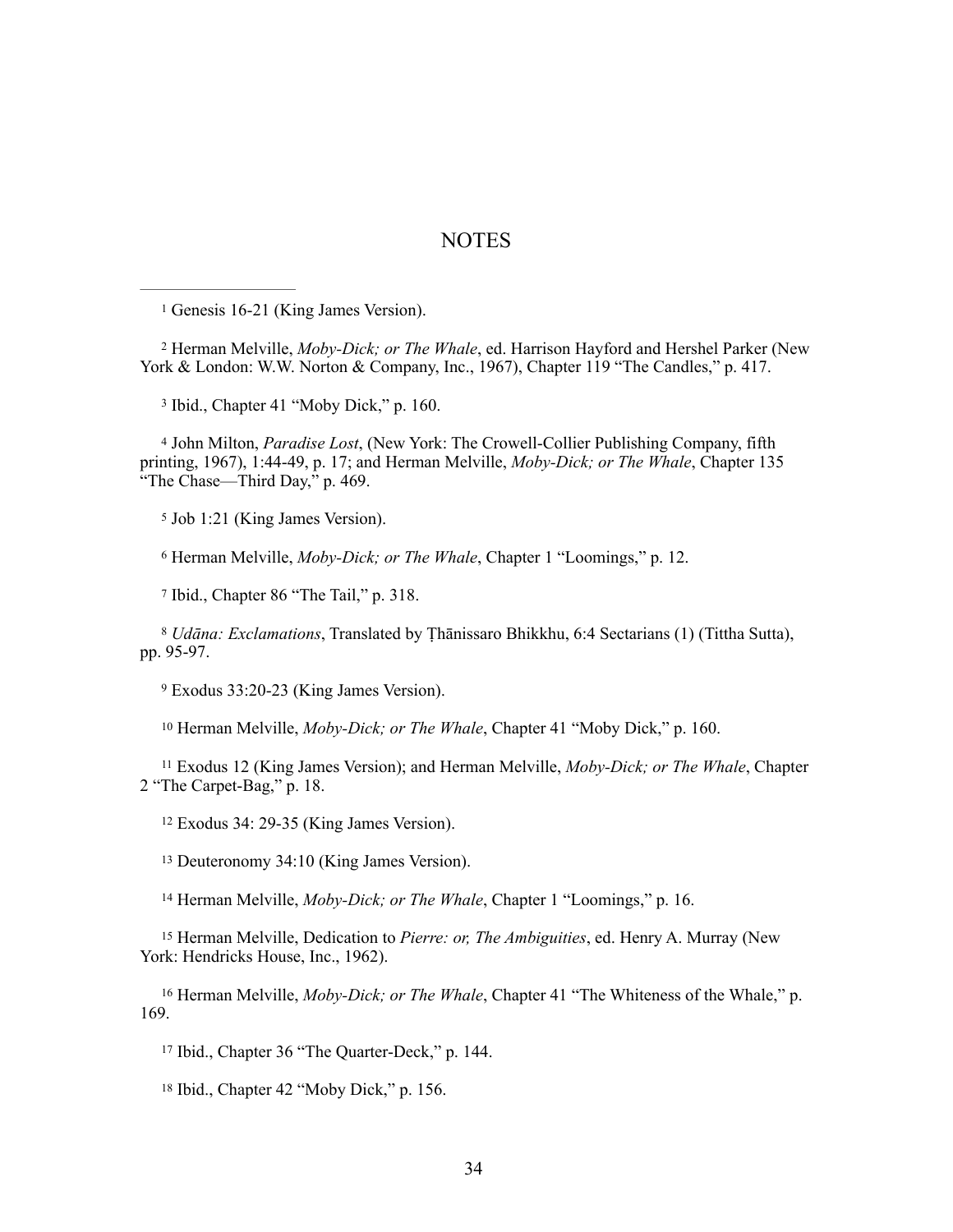<span id="page-41-0"></span><sup>19</sup> Ibid., Chapter 132 "The Symphony," p. 444.

<span id="page-41-1"></span><sup>20</sup> Ibid., Chapter 19 "The Prophet," p. 87; Matthew 12:40 (King James Version).

<span id="page-41-2"></span><sup>21</sup> Herman Melville, *Moby-Dick; or The Whale*, Chapter 119 "The Candles," p. 416.

<span id="page-41-3"></span><sup>22</sup> Genesis 2:7 (King James Version).

<span id="page-41-4"></span><sup>23</sup> Carl Jung, *A Psychological Approach to the Dogma of the Trinity*, ed. Gerhard Adler and R.F.C. (New Jersey: Princeton University Press, 1969), "Father, Son, and Spirit," p. 132.

<span id="page-41-5"></span><sup>24</sup> Ibid., Chapter 36 "The Quarter-Deck," p. 144.

<span id="page-41-6"></span><sup>25</sup> Ibid., Chapter 36 "The Quarter-Deck," p. 146.

<span id="page-41-7"></span><sup>26</sup> Ibid., Chapter 134 "The Chase—Second Day," pp. 454-455.

<span id="page-41-8"></span><sup>[27](#page-24-0)</sup> Hans Hauben, "On the Invocation of the 'Holy and Consubstantial Trinity' in Byzantine Oath and Dating Formulas," *Zeitschrift Für Papyrologie Und Epigraphik*, vol. 139 (2002): pp. 158–160, *JSTOR*, www.jstor.org/stable/20191434.

<span id="page-41-9"></span><sup>28</sup> Herman Melville, *Moby-Dick; or The Whale*, Chapter 36 "The Chase—Third Day," p. 468.

<span id="page-41-10"></span><sup>29</sup> Martin Buber, *I And Thou*, 2nd ed. (New York: Scribner, 1958), p. 25.

<span id="page-41-11"></span><sup>30</sup> Herman Melville, *Moby-Dick; or The Whale*, Chapter 28 "Ahab," pp. 109-110.

<span id="page-41-12"></span><sup>31</sup> Ibid., p. 110.

<span id="page-41-13"></span> $32$  Ibid.

<span id="page-41-14"></span><sup>33</sup> Ibid., Chapter 16 "The Ship," pp. 77.

<span id="page-41-15"></span><sup>[34](#page-26-0)</sup> Genesis 3:16 (King James Version).

<span id="page-41-16"></span><sup>35</sup> Herman Melville, *Moby-Dick; or The Whale*, Chapter 133 "The Chase—First Day," p. 447.

<span id="page-41-17"></span>Exodus 3:2-6 (King James Version). [36](#page-29-0)

<span id="page-41-18"></span>Exodus 34:14 (King James Version). [37](#page-29-1)

<span id="page-41-19"></span> Job 38-41 (King James Version); and William Shakespeare, *King Lear*, ed. R.A. Foakes 38 (London: Bloomsbury Arden Shakespeare, 1997), 3.2, pp. 263-269 & 3.4, pp. 271-279.

<span id="page-41-20"></span><sup>39</sup> Herman Melville, *Moby-Dick; or The Whale*, Chapter 119 "The Candles," p. 416.

<span id="page-41-21"></span><sup>40</sup> Ibid., Chapter 28 "Ahab," p. 111.

<span id="page-41-22"></span> $41$  Ibid., Chapter 119 "The Candles," p. 416.

<span id="page-41-23"></span> $42$  Ibid.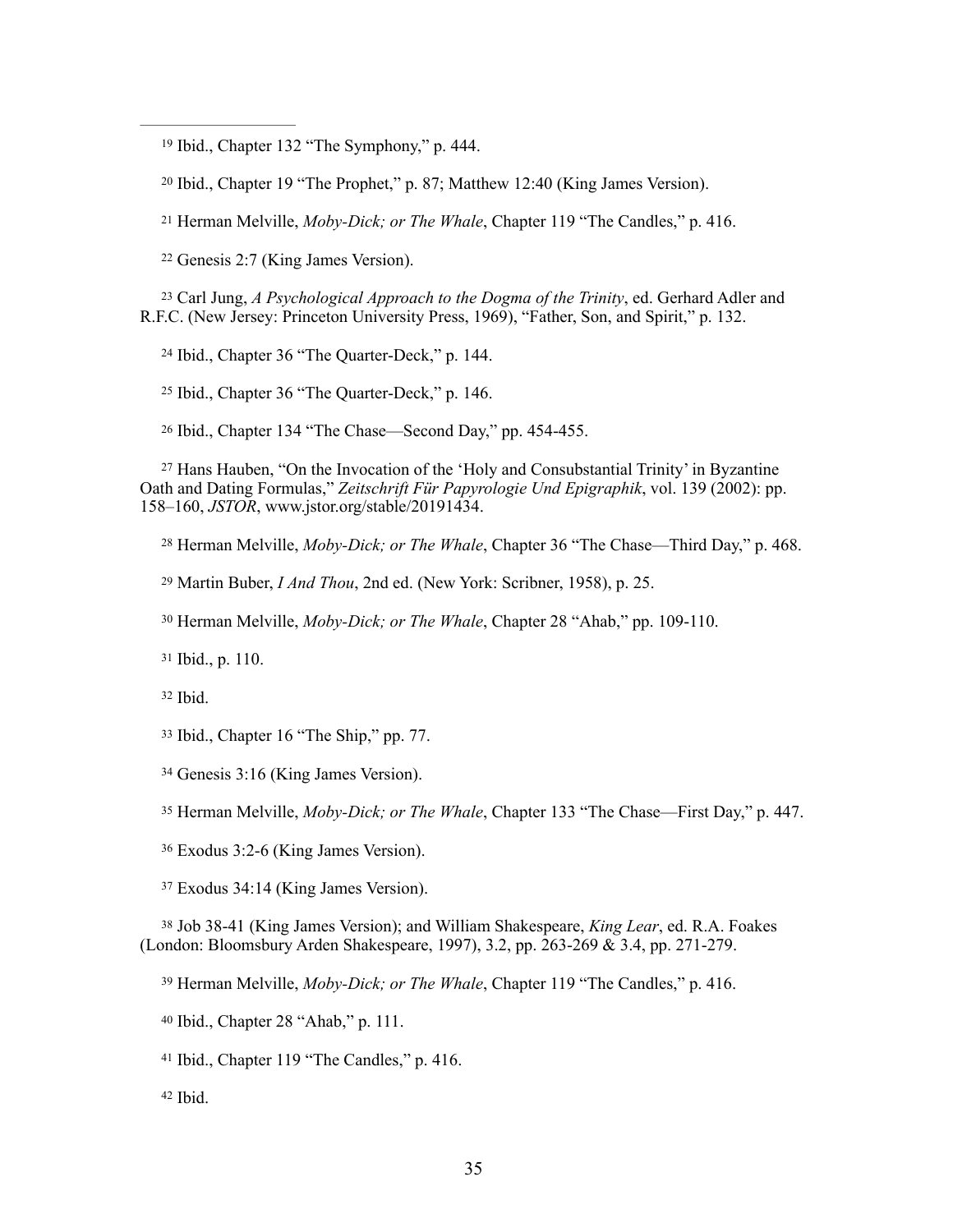<span id="page-42-0"></span>43 Ibid., p. 417.

<span id="page-42-1"></span>44 Ibid.

<span id="page-42-2"></span><sup>45</sup> Ibid., p. 416.

<span id="page-42-3"></span>46 Ibid.

<span id="page-42-4"></span> [47](#page-35-0) Ibid., Chapter 133 "The Chase—First Day," p. 452; and Ibid., Chapter 134 "The Chase— Second Day," p. 459.

<span id="page-42-5"></span><sup>48</sup> Martin Buber, *I And Thou*, 2nd ed. (New York: Scribner, 1958), pp. 51-52.

<span id="page-42-6"></span><sup>49</sup> John Milton, *Paradise Lost*, 8:465-66, p. 165; Ibid., 2:755-758, p. 51.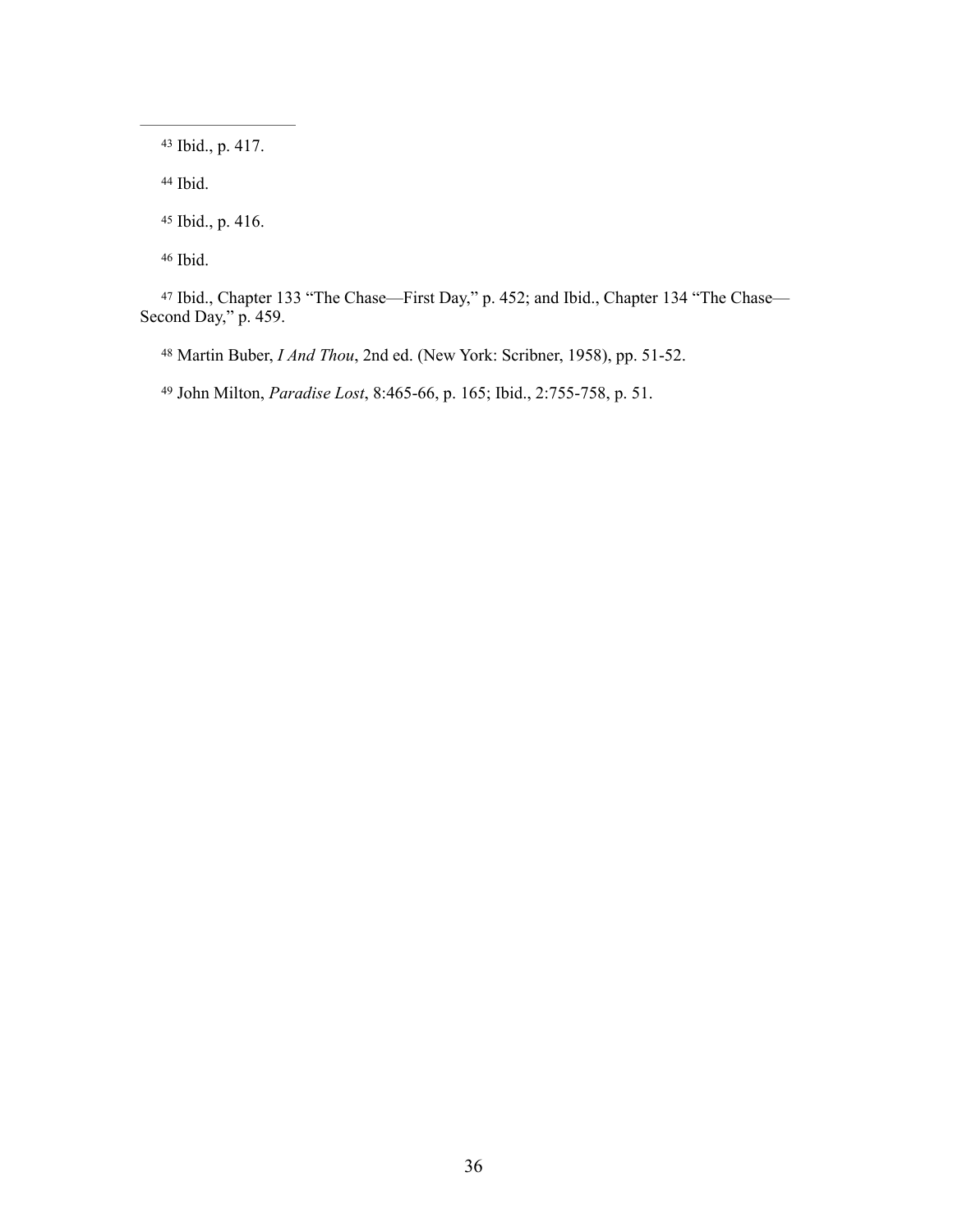### BIBLIOGRAPHY

- Alexis, Gerhard T. "Two Footnotes on a Faceless Whale." *American Notes & Queries*, vol. 11 (1973): 98-100.
- Buber, Martin. *I And Thou*. 2nd ed. New York: Scribner, 1958.
- Buonarroti, Michelangelo. *Creation of Adam.* c. 1508-1512. Fresco. The Sistine Chapel, Vatican City. *Web Gallery of Art.* created by Emil Krén and Daniel Marx. https:// www.wga.hu/frames-e.html?/html/m/michelan/3sistina/1genesis/6adam/ 06\_3ce6.html.
- Buonarroti, Michelangelo. *Moses*. c. 1513-1515. Marble. San Pietro in Vincoli, Rome, Italy. *Web Gallery of Art.* created by Emil Krén and Daniel Marx. https:// www.wga.hu/frames-e.html?/html/m/michelan/1sculptu/giulio\_2/moses.html.
- Hauben, Hans. "On the Invocation of the 'Holy and Consubstantial Trinity' in Byzantine Oath and Dating Formulas." *Zeitschrift Für Papyrologie Und Epigraphik*, vol. 139 (2002): 158–160. *JSTOR*, www.jstor.org/stable/20191434.
- Jung, Carl. *A Psychological Approach to the Dogma of the Trinity*. *Collected Works of C.G. Jung, Volume 11: Psychology and Religion: West and East*. Edited by Gerhard Adler and R.F.C. Hull. Princeton, New Jersey: Princeton University Press, 1969. *JSTOR*, www.jstor.org/stable/j.ctt5hhr4b.10.
- Melville, Herman. *Moby-Dick; or The Whale*. Edited by Harrison Hayford and Hershel Parker. New York & London: W.W. Norton & Company, Inc., 1967.
- Melville, Herman. *Pierre: or, The Ambiguities*. Edited by Henry A. Murray. New York: Hendricks House, Inc., 1962.
- Milton, John. *Paradise Lost, Paradise Regained, Samson Agonistes*. New York: The Crowell-Collier Publishing Company, fifth printing, 1967.
- Shakespeare, William. *King Lear*. Edited by R.A. Foakes. London: Bloomsbury Arden Shakespeare, 1997.